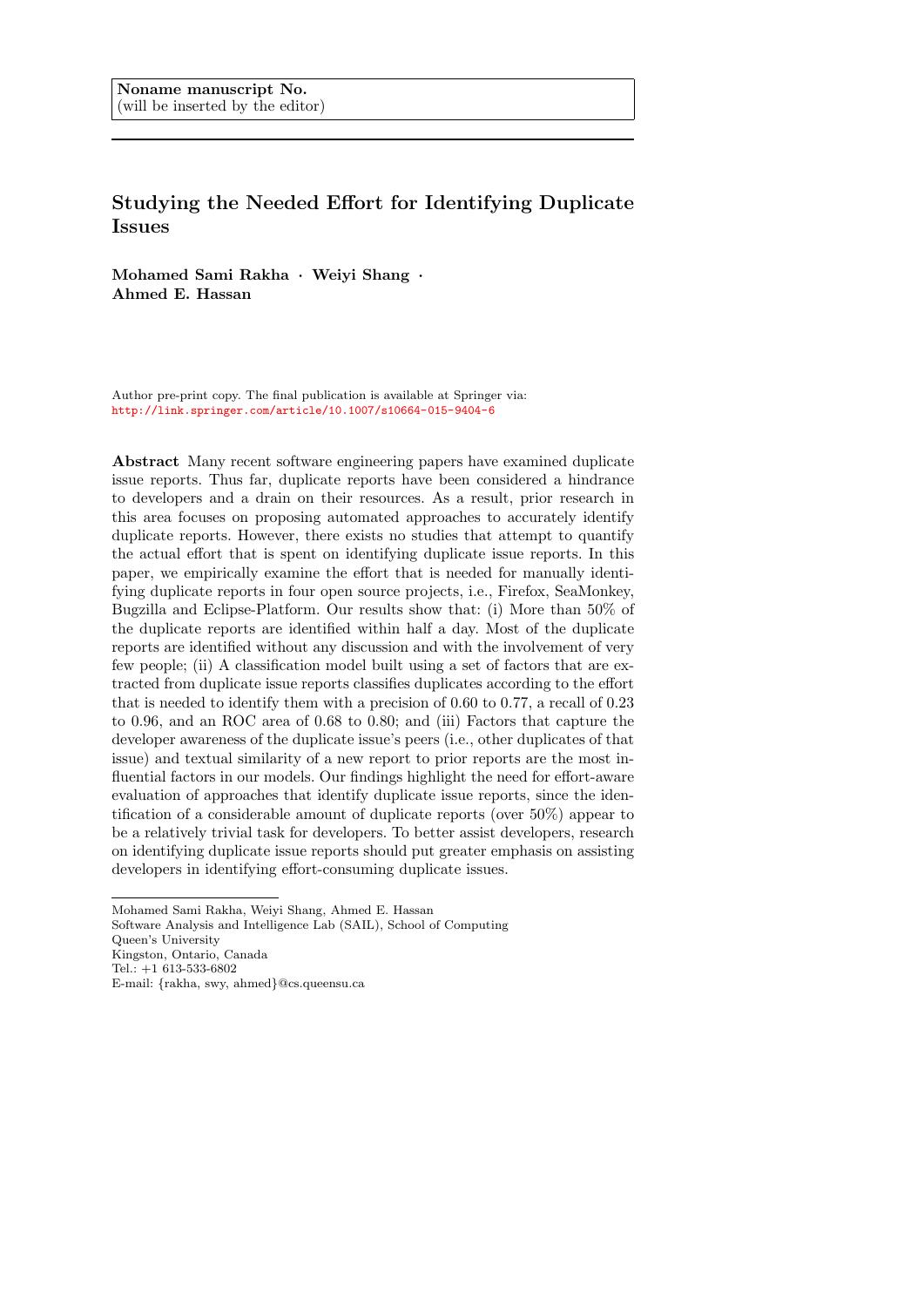## 1 Introduction

Issue tracking systems are widely used in practice to track the requests and concerns of users. Such systems provide a communication platform to help developers get information from users for the rapid resolution of issues [\[6\]](#page-24-0). These systems also allow users to track the status of their submitted issue reports.

Newly submitted issue reports usually go through a filtration process before they are assigned to developers. One of the common filtering steps is to identify whether a newly reported issue is a duplicate of an existing issue. Two issue reports are considered duplicates of each other, if they refer to a similar software problem or propose a similar feature. Due to the limited resources of software projects, duplicate issue reports are often considered a waste of developers' effort. Studies show that up to 20-30% of the issue reports are duplicates [\[9,](#page-25-0) [17\]](#page-25-1). Such large amounts of duplicate issue reports have motivated extensive studies on the automated identification of duplicate issue reports [\[2,](#page-24-1)[4,](#page-24-2)[17,](#page-25-1)[33,](#page-26-0)[38,](#page-26-1)[40,](#page-26-2)[44\]](#page-26-3). Various advanced approaches, such as Natural Language Processing (NLP), are commonly used to accurately identify whether a new issue report is a duplicate of previously reported issues [\[38\]](#page-26-1).

While prior research aims to reduce the needed efforts for identifying duplicate issue reports, there exist no studies that examine the actual effort that is spent on manually identifying the duplicate issues in practice. In fact, the needed effort for identifying duplicate issue reports may vary considerably. For example, a Mozilla developer needed less than 15 minutes to identify that issue  $\#312782^1$  $\#312782^1$  $\#312782^1$  is a duplicate of a previously reported issue, while the duplicate identification of issue  $\#65305^2$  $\#65305^2$  required around 44 days, and involved 20 comments from 11 people.

To better understand the effort that is involved in identifying duplicate issue reports in practice, this paper studies duplicate reports from four open source projects (Firefox, SeaMonkey, Bugzilla and Eclipse platform). In particular, we explore the following research questions:

- RQ1: How much effort is needed to identify a duplicate issue report? Half of the duplicate reports are identified in less than half a day.  $50$  -  $60\%$ of the duplicates are identified without any discussion.
- RQ2: How well can we model the needed effort for identifying duplicate issue reports?

Random forest classifiers trained using factors derived from duplicate issue reports achieve a precision of 0.60 to 0.77, and a recall of 0.23 to 0.96, along with an ROC area of 0.68 to 0.80.

RQ3: What are the most influential factors on the effort that is needed for identifying duplicate issue reports?

The textual similarity between a new report and previously reported issues plays an important role in explaining the effort that is needed for identi-

<span id="page-1-0"></span><sup>1</sup> [https://bugzilla.mozilla.org/show\\_bug.cgi?id=312782](https://bugzilla.mozilla.org/show_bug.cgi?id=312782)

<span id="page-1-1"></span><sup>2</sup> [https://bugzilla.mozilla.org/show\\_bug.cgi?id=65305](https://bugzilla.mozilla.org/show_bug.cgi?id=65305)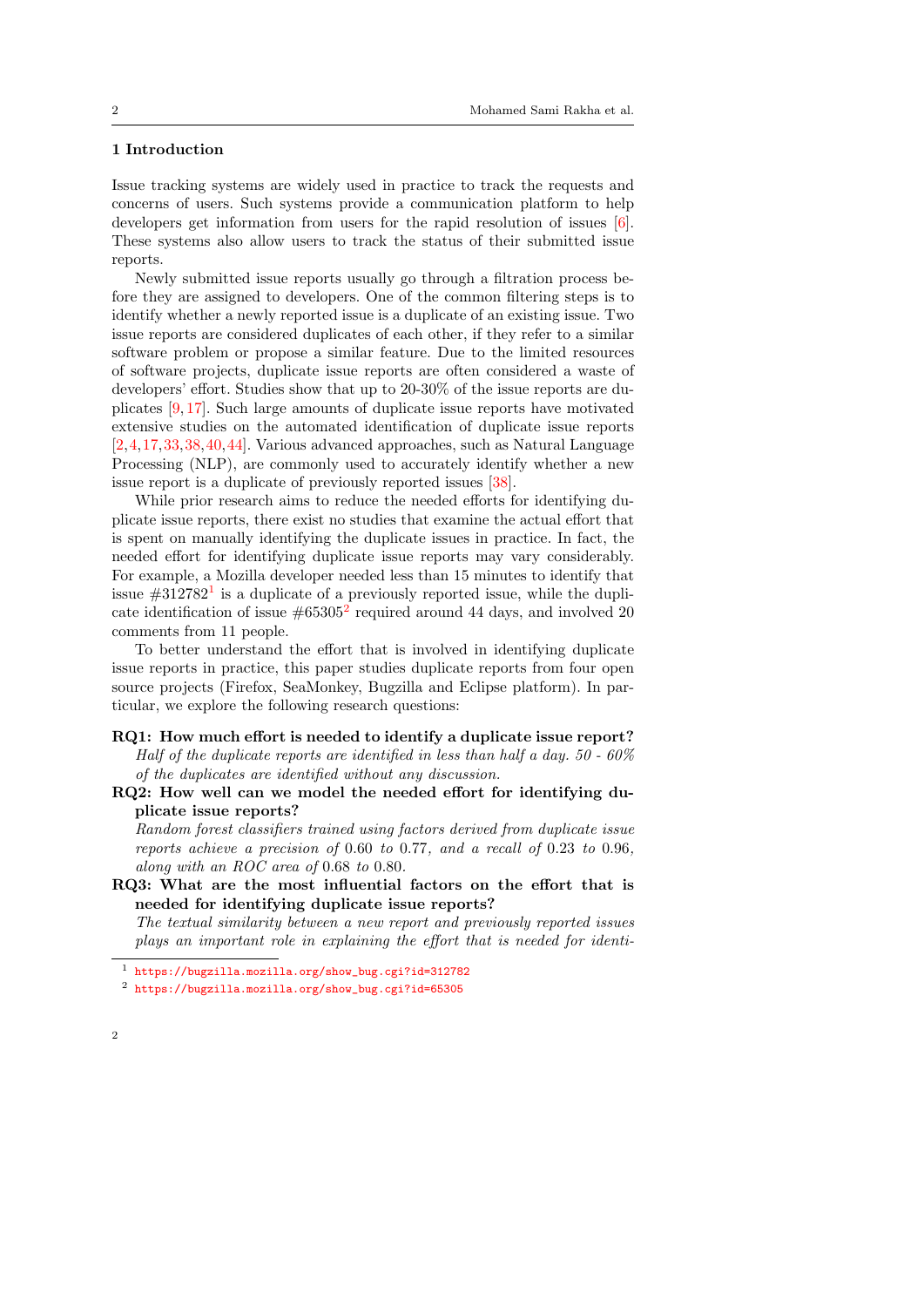fying duplicate reports. Another influential factor is the team's awareness of previously reported issues. Such awareness is measured using: a) The experience of a developer in identifying prior duplicates, b) The recency of the duplicate report relative to the previously filed reports of that issue, and c) The number of people that are involved in the previously filed reports of that issue.

Our findings show that developers are able to identify a large portion (over 50%) of duplicate reports with minimal effort. On the other hand, there exist duplicate reports that are considerably more difficult to identify. These findings highlight the need for effort-aware evaluation of automated approaches for duplicate identification. To better assist developers, research on identifying duplicate issue reports should put greater emphasis on assisting developers in identifying effort-consuming duplicate issues.

The rest of the paper is organized as follows: Section 2 presents related work on the management of duplicate issue reports. Section 3 describes the studied projects. Section 4 provides an overview of our experimental setup. Section 5 motivates our research questions, discusses the approaches that we used to answer our questions and presents the results of our questions. Finally, Section 6 outlines some of the threats to the validity of our study and Section 7 concludes the paper.

### 2 Background and Related Work

In this section we present prior research that relates to our study.

### 2.1 Empirical Studies on Duplicate Issue Reports

Duplicate issue reports represent a large portion of issue reports. Anvik et al. [\[4\]](#page-24-2) report that 20-30% of the issue reports in Eclipse and Firefox respectively are duplicates. Cavalcanti et al. [\[13\]](#page-25-2) found that duplicate reports represent 32%, 43%, and 8% of all the reports in Epiphany, Evolution and Tomcat, respectively.

Duplicate reports are not always harmful. Bettenburg et al. [\[9\]](#page-25-0) found that merging the information across duplicate reports produces additional useful information over using the information from a single report. In particular, Bettenburg et al. found that such additional information improves the accuracy of automated approaches for issue triaging[3](#page-2-0) by up to 65%.

Several prior studies have explored the effort associated with duplicate reports. Davidson et al. [\[14\]](#page-25-3) and Cavalcanti et al. [\[12,](#page-25-4) [13\]](#page-25-2) examined the effort that is associated with closing a duplicate report: Davidson et al. looked at the

3

<span id="page-2-0"></span><sup>3</sup> Issue triaging is the task of determining if an issue report describes a meaningful new problem or enhancement, so it can be assigned to an appropriate developer for further handling [\[5\]](#page-24-3).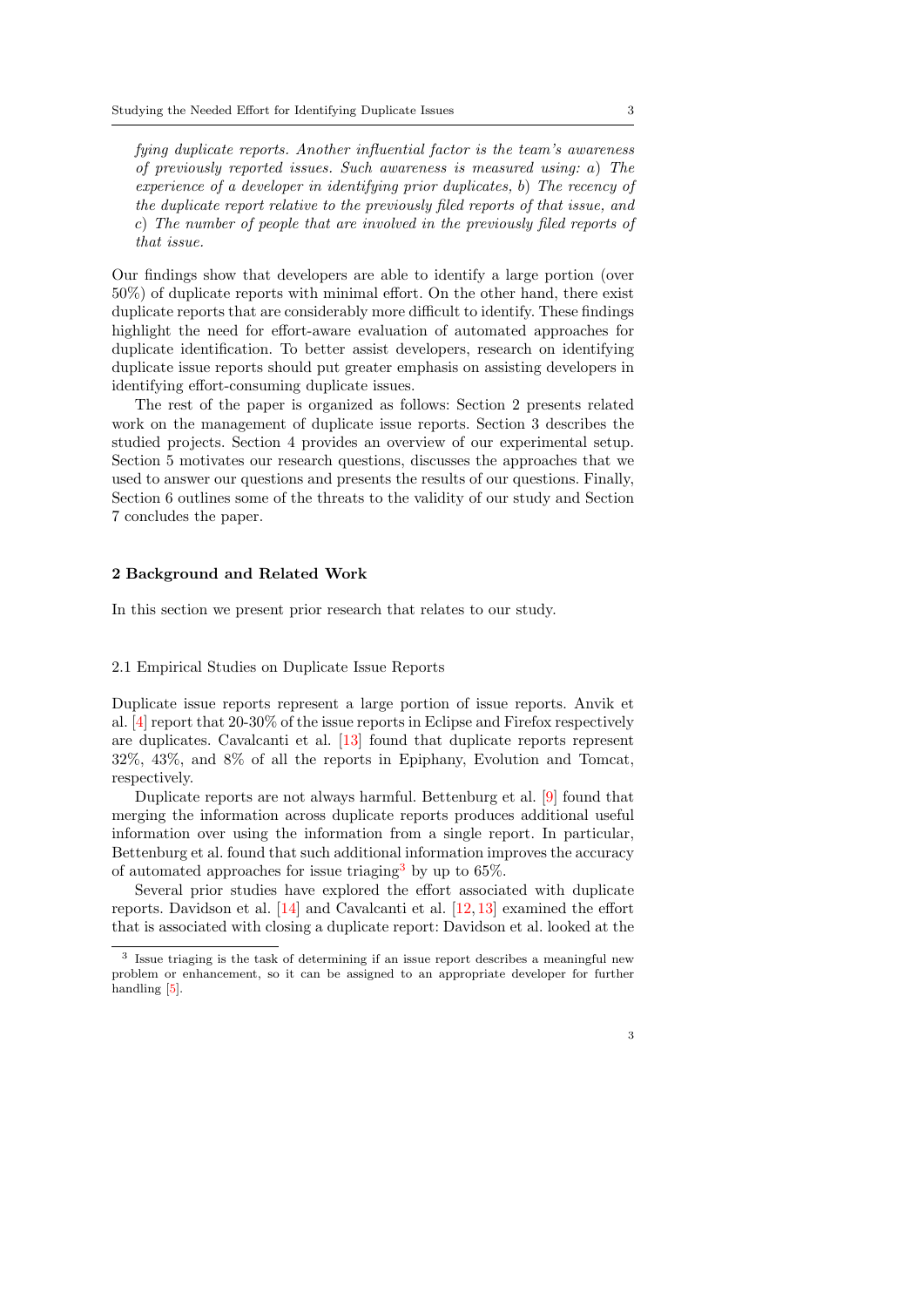time needed for closing a duplicate report after it was triaged, and Cavalcanti et al. examined the total time that is needed to close a duplicate report. Cavalcanti et al. also investigated the time spent by report submitters to check whether they are about to file an issue that is a duplicate of previously-reported issues. In our case, we consider the needed effort for identifying the duplicate report not the time to close it (since up to 50% of the studied duplicate issue reports are not closed).

#### 2.2 Automated Identification of Duplicate Issue Reports

Duplicate issue report identification is the task of matching a newly reported issue with one or more previously reported ones. Prior research has proposed various duplicate identification approaches that leverage textual and non-textual information that are derived from issue reports.

Leveraging textual information. Anvik et al.  $[4]$  proposed an approach that uses cosine similarity to classify newly reported issues as either new reports or duplicate ones. Their approach can correctly identify 28% of the duplicate issue reports in the Firefox 1.0 project. Runeson et al. [\[38\]](#page-26-1) proposed an approach to identify duplicate reports based on Natural Language Processing (NLP) and evaluated the approach on issue reports from Sony Ericsson. The prototype tool correctly classified 40% of the duplicate issue reports. Nagwani et al. [\[33\]](#page-26-0) used string similarity measures, such as TD-IDF similarity, and text semantics measures, such as edge counting methods, to identify duplicate issue reports. Prifti et al. [\[35\]](#page-26-4) proposed an approach based on information retrieval, while limiting the search for duplicates to the most recently filed reports. Prifti et al.'s approach is able to identify around 53% of the duplicate issue reports in their case study. Sun et al. [\[41\]](#page-26-5) built a discriminative model to determine if two issue reports are duplicates. The output of the model is a probability score which is used to determine the likelihood that an issue is a duplicate. Sun et al.'s approach outperforms the prior state of the art approaches [\[17,](#page-25-1) [38,](#page-26-1) [44\]](#page-26-3) by 17-31%, 22-26%, and 35-43% on OpenOffice, Firefox, and Eclipse datasets, respectively. Sureka et al. [\[42\]](#page-26-6) used a character n-grams approach [\[21\]](#page-25-5) to measure the text similarity between the titles and descriptions of issue reports. Sureka et al.'s approach achieved around 62% recall for 2,270 randomly selected reports from the Eclipse project.

Leveraging both textual and non-textual information. Other information in issue reports, such as the component, version, Bug Id, and platform, are found useful in improving the accuracy of approaches for duplicate identification. Jalbert et al. [\[17\]](#page-25-1) proposed an approach that combines textual similarity with non-textual features that are derived from issue reports. Their approach was able to filter out 8% of the duplicate issue reports while allowing at least one report for each unique issue to reach developers. Jalbert et al.'s approach achieved a recall of 51%. Kaushik et al. [\[23\]](#page-25-6) compared the performance of word-based and topic-based information retrieval models using non-textual features (such as Component) and textual features. For the word based mod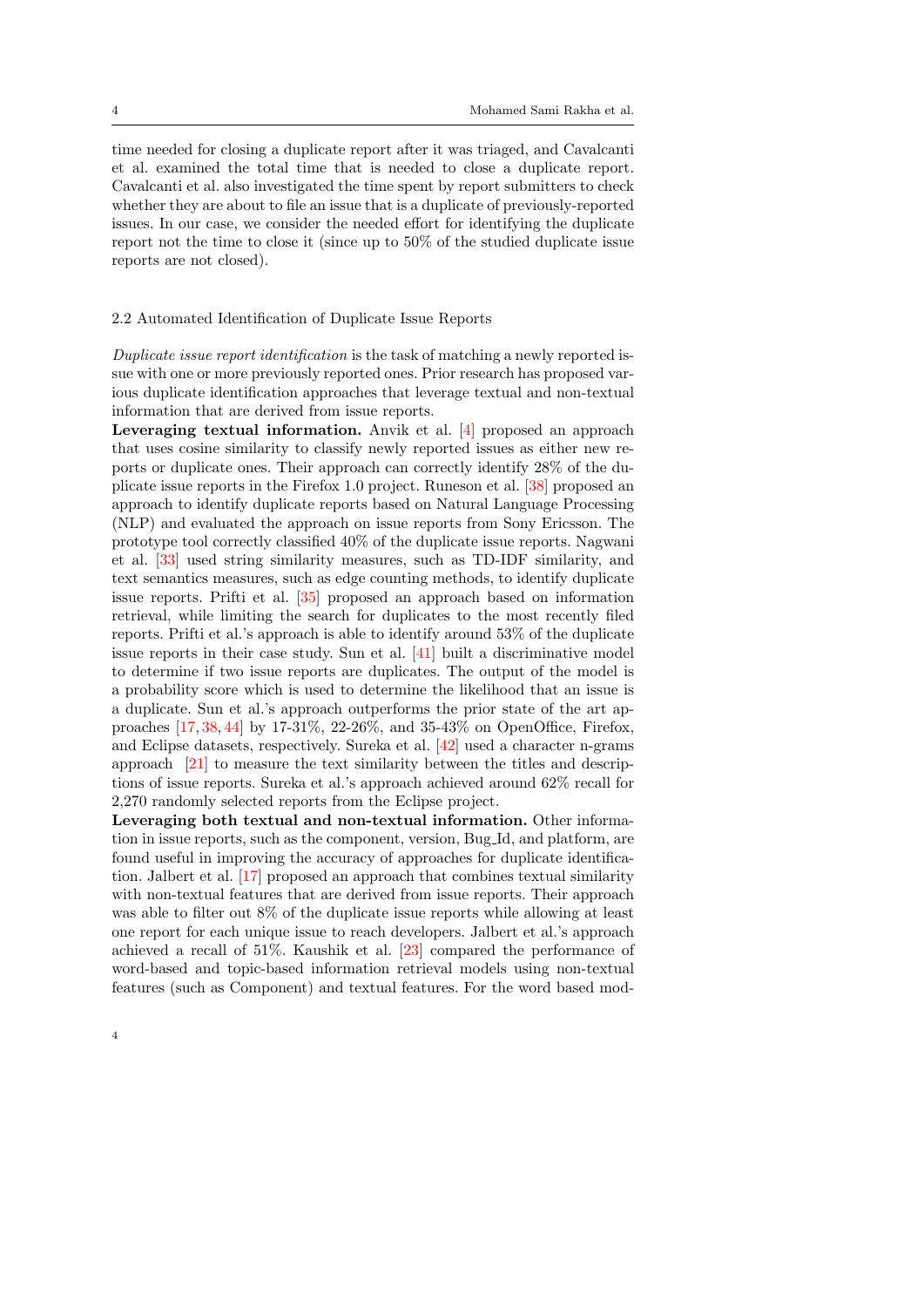els, Kaushik et al. applied different term weighting approaches including the ones proposed by Runeson et al. [\[38\]](#page-26-1) and Jalbert et al. [\[17\]](#page-25-1). While for the topic based models, Kaushik et al. applied Latent Semantic Indexing (LSI) [\[15\]](#page-25-7), Latent Dirichlet Allocation (LDA) [\[10\]](#page-25-8), and Random Indexing [\[22\]](#page-25-9) approaches. The comparison is applied on Mozilla and Eclipse datasets. The results show that the word based approaches outperform the topic based approaches.

Sun et al. [\[40\]](#page-26-2) leveraged a BM25F model [\[36\]](#page-26-7) to combine both textual and non-textual information for identifying duplicate issue reports. Sun et al. achieved an improvement of 10-27% in recall in comparison to Sureka et al.'s approach [\[42\]](#page-26-6). Alipour et al. [\[2\]](#page-24-1) proposed an approach which uses software dictionaries and word lists to extract the implicit context of each issue report. Alipour et al. showed that the use of contextual features improves the accuracy of duplicate identification by 11.55% over Sun et al. [\[40\]](#page-26-2)'s approach on a large dataset of issues from several Android projects.

Lazar et al. [\[25\]](#page-25-10) proposed a duplicate identification approach based on new textual features that capture WordNet augmented word-overlap and normalized sentences-length differences. Lazar et al. also used non-textual features such as component and open date. The new set of textual features achieves an accuracy improvement between 3.25% and 6.32% over the Alipour et al.'s approach [\[2\]](#page-24-1).

Wang et al. [\[44\]](#page-26-3) combined textual information and execution traces to identify duplicate issue reports. For two issue reports, Wang et al. calculates two separate similarity measures: one measure for textual similarity and another measure to capture the similarity of the execution traces. By combining both similarity measures, a list of possible duplicate issue reports is suggested for each newly reported issue. Wang et al.'s approach achieved an accuracy of 67% to 93%. Lerch et al. [\[26\]](#page-25-11) proposed an automatic duplicate identification approach based on the stack traces that are attached to issue reports. Lerch et al. used the TD-IDF similarity of stack traces for identifying duplicate reports (around 10% of reports contain stack traces).

Aggarwal et al. [\[1\]](#page-24-4) proposed a duplicate identification approach based on the contextual information that is extracted from software-engineering textbooks and project documentation. Aggarwal et al.'s approach achieved lower accuracy than the approach by Alipour et al. [\[2\]](#page-24-1). However, Aggarwal et al.'s approach is simpler with up to six times less computation time on the same Android dataset.

Although prior research sought to accurately identify duplicate issue reports with advanced approaches, there exists no research which examines whether identifying duplicate issue reports is indeed consuming a large amount of developer effort. Hence in this paper, we do not aim to propose yet another duplicate identification approach. Instead, we study the needed effort for identifying duplicate issue reports in order to understand how and whether developers can make good use of automated approaches for duplicate identification in practice.

5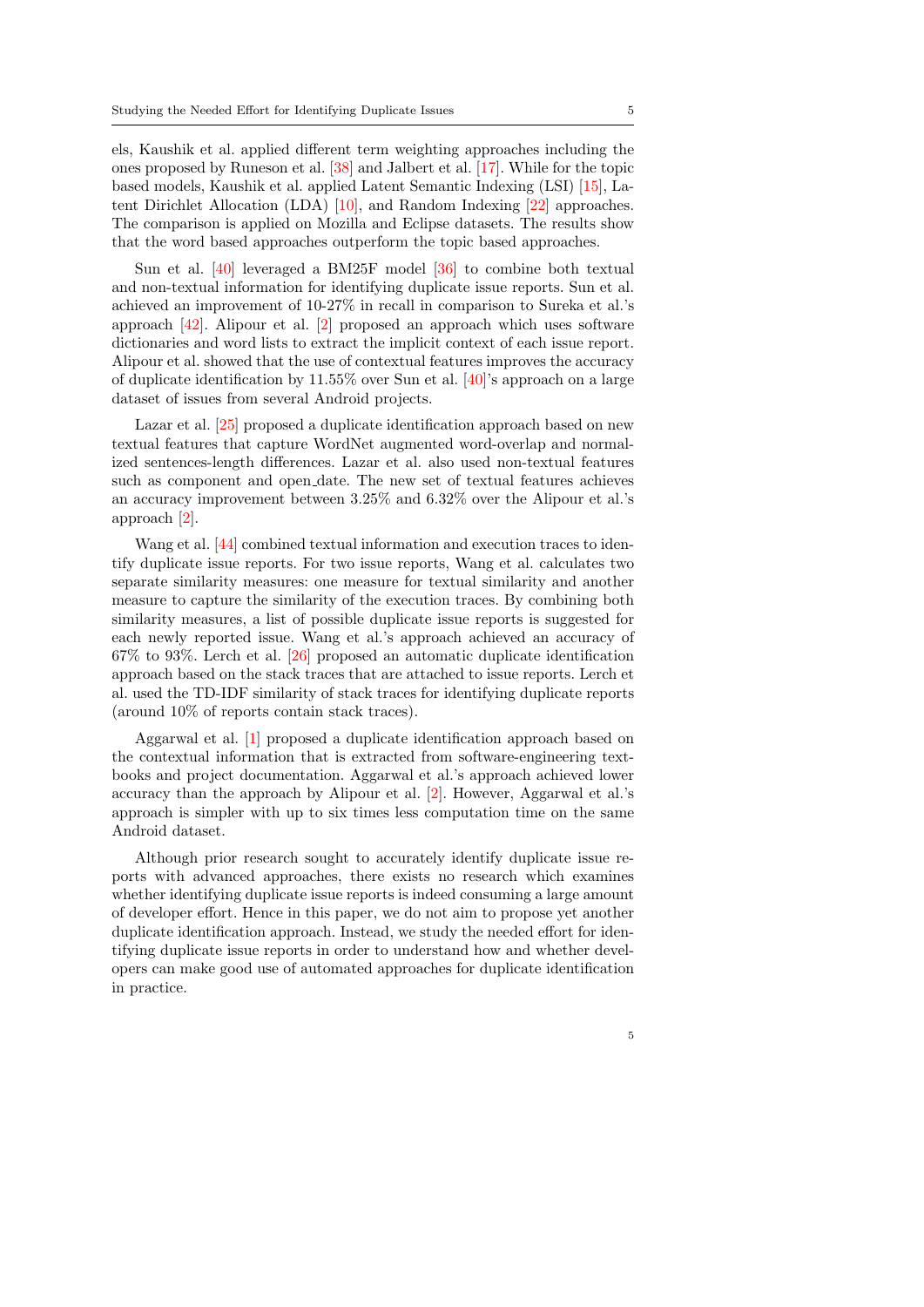<span id="page-5-1"></span>

| Project          | $#$ Issues | $#$ Duplicates      | Period            |
|------------------|------------|---------------------|-------------------|
| Firefox          | 90.128     | $27.154(30.1\%)$    | Jun.1999-Aug.2010 |
| SeaMonkey        | 88.049     | 35.827 (40.7%)      | Nov.1995-Aug.2010 |
| Bugzilla         | 15.632     | $3.251(20.0\%)$     | Sep.1994-Aug.2010 |
| Eclipse-Platform | 85.382     | $15,044$ $(17.6\%)$ | Oct.2001-Jun.2010 |

Table 1 An overview of the issue reports in the studied projects.

#### 3 Case Study Setup

In this section, we present the studied projects and the process of preparing the data that is used for our case studies. We share our data and scripts as an online replication package<sup>[4](#page-5-0)</sup>.

#### 3.1 Studied Projects

We used the issue reports that are stored in the Bugzilla issue tracking system from four open-source projects: Firefox, SeaMonkey, Bugzilla, and Eclipse-Platform. All four projects are mature projects with years of development history. Table [1](#page-5-1) shows an overview of the studied projects. Firefox, SeaMonkey and Bugzilla are open-source projects from the Mozilla foundation. These projects have been frequently studied by prior research for evaluating the automated approaches for duplicates identification [\[4\]](#page-24-2). Eclipse-Platform is a sub-project of Eclipse, which is one of the most popular Java Integrated Development Environments (IDEs). The duplicate issue reports in the Eclipse project have also been studied by prior research. For example, Bettenburg et al. [\[8\]](#page-25-12) used the Eclipse dataset to demonstrate the value of merging information across duplicate issue reports. We studied the projects up to the end of 2010 because Bugzilla 4.0 (released in February 2011) introduced an automated duplicate identification feature when filing an issue<sup>[5](#page-5-2)</sup>. Such an automated identification feature may bias our measurement of the needed effort for identifying duplicate reports. For example, many trivial duplicate reports might not be filled since Bugzilla would warn about them at the filing time of the report.

#### 3.2 Linking of Duplicate Issue Reports

In practice, the identification of duplicate reports is done manually. Whenever developers identify a duplicate issue report, they change the resolution status of a report to  $DUPLICATE$ , and add a reference (i.e.,  $Id$ -Number) to the previously reported issue. An automatically-generated comment is attached to the discussion of the issue report in order to indicate that this issue report

<span id="page-5-0"></span><sup>4</sup> Replication package: [http://sailhome.cs.queensu.ca/replication/EMSE2015\\_](http://sailhome.cs.queensu.ca/replication/EMSE2015_DuplicateReports/) [DuplicateReports/](http://sailhome.cs.queensu.ca/replication/EMSE2015_DuplicateReports/)<br>5 Release notes

<span id="page-5-2"></span>for Bugzilla 4.0: [https://www.bugzilla.org/releases/4.0/](https://www.bugzilla.org/releases/4.0/release-notes.html) [release-notes.html](https://www.bugzilla.org/releases/4.0/release-notes.html)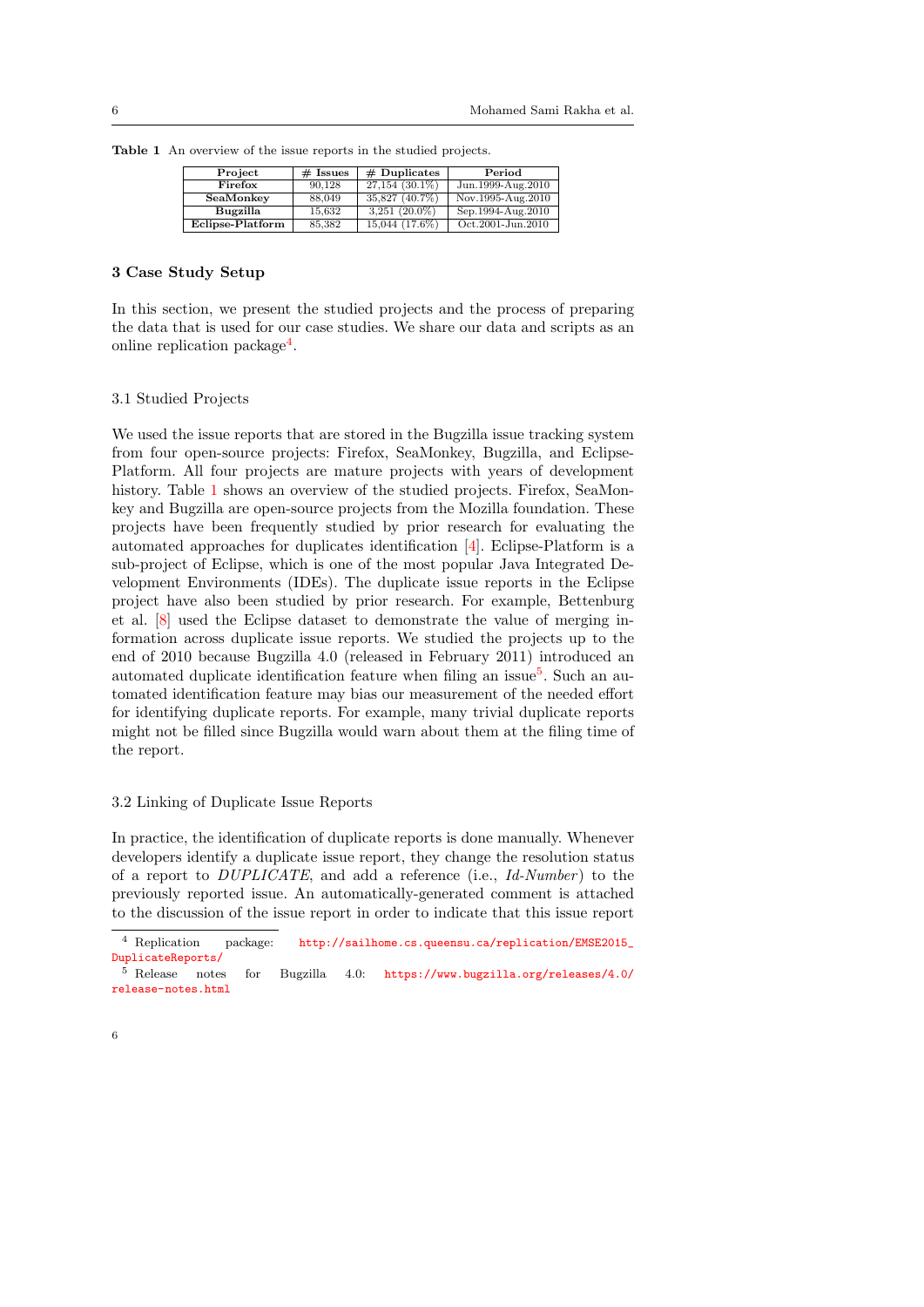

<span id="page-6-0"></span>Fig. 1 The life cycle of an issue report in Bugzilla.

is a duplicate of another one. We use such automatically generated comments to identify duplicate issue reports. For example, if we find a message like \*\*\*This issue has been marked as a duplicate of  $B$  \*\*\* in the discussions of issue report A, we consider issue report A and B as duplicates of each other. We consider the latest *Id-Number* in case it was changed. We group duplicate issue reports. For example, if we find that issue report A and B are duplicates of each other and issue report B and C are duplicates of each other, we consider issue reports A, B and C as duplicates of each other. We repeat this grouping process, until we cannot add additional duplicate reports to a group.

#### 3.3 Pre-processing of Duplicate Issue Reports

Figure [1](#page-6-0) shows the life cycle of an issue report in Bugzilla [\[24\]](#page-25-13). First an issue is reported with status NEW. Next, a triaging process determines if an issue report should be assigned to a developer to fix. If the issue is assigned to a developer the status of the issue is changed to ASSIGNED. After the developer fixes the issue, the report status is changed to RESOLVED-FIXED. In some cases, an issue is not fixed because it is invalid (i.e., RESOLVED-INVALID), not reproducible (i.e., RESOLVED-WORKSFORME) or duplicate (i.e., RESOLVED-DUPLICATE). Finally, the issue is verified by another developer or by a tester (i.e., *VERIFIED-FIXED* or *CLOSED-FIXED*).

Figure [2](#page-7-0) presents the typical process for managing a duplicate report. First, a duplicate report is triaged. Then, it gets identified as a duplicate. The unduplication happens when the DUPLICATE resolution is removed. If a developer finds that a duplicate report is actually not a duplicate, the DUPLICATE resolution is removed. On average 2.5% of the duplicates in the studied projects are un-duplicated. We remove the un-duplicated issue reports from our analysis of duplicate reports. The removal is performed by ensuring that the last resolution status is one of the following statuses: RESOLVED-DUPLICATE, VERIFIED-DUPLICATE and CLOSED-DUPLICATE.

#### 4 Results

We now present the results of our research questions. The presentation of each research question is composed of three parts: the motivation of the research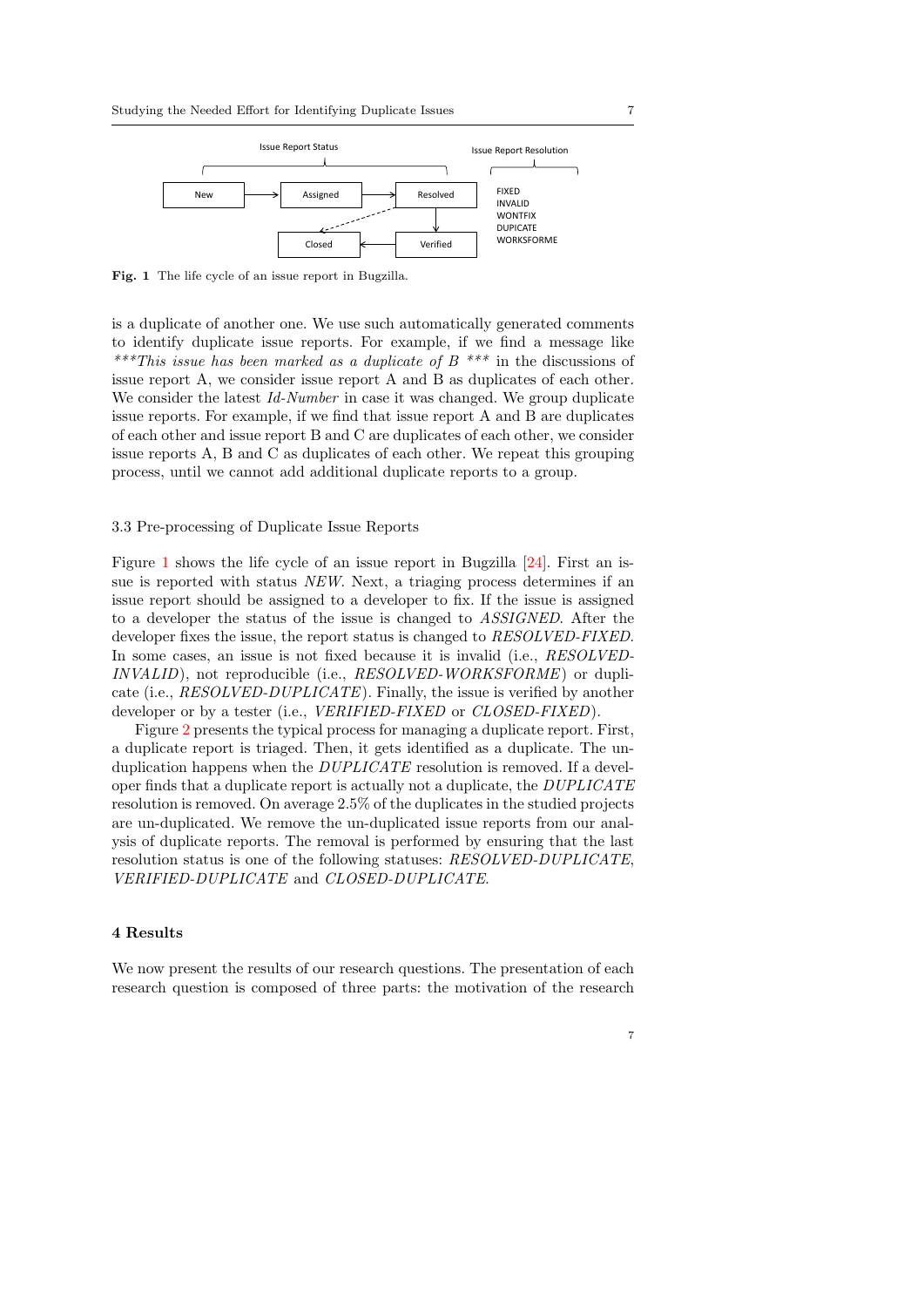

<span id="page-7-0"></span>Fig. 2 A typical timeline for managing duplicate issue reports.

question, the approach that we used to address the research question, and our experimental results.

#### RQ1: How much effort is needed to identify a duplicate issue report?

Motivation. There exists a considerable amount of duplicate reports. Prior research shows that around 20-30% of the issue reports in Mozilla and Eclipse, respectively, are duplicates [\[7\]](#page-24-5). Duplicate issue reports are typically considered as a waste of developers' time and resources. Thus, many researchers have proposed automated identification approaches for duplicates. However, the effort that is needed for manually identifying duplicate reports has never been investigated. Therefore, we would like to examine whether identifying duplicate reports consumes a considerable amount of developers' effort in practice.

Approach. To measure the effort of identifying duplicate issue reports, we calculate the following three measures:

- Identification Delay. We calculate the identification delay for each duplicate report (see Figure [2\)](#page-7-0). This measure provides us a rough estimate of the needed effort. The more time it takes to identify a duplicate report, the more developers' effort is needed. For reports that are triaged, we measure the time in days between the triaging of the report and when the report is marked as a duplicate. For reports that are never triaged, we count the number of days between the reporting of the report and when the report is marked as a duplicate.
- Identification Discussions. We count the number of comments posted on an issue report before it is identified as a duplicate report. The more discussions about a particular report, the more complex and effort consuming it is to identify a duplicate. We ignore the comments that are not representing the issue report discussions. For example, all auto-generated comments, such as Created an attachment, are filtered. Then, in the case of duplicates with one remaining comment, we filter that comment if it is posted by the same reporter of the issue in order to add missing information.
- People Involved. We count the number of unique people that are involved in discussing each issue other than the reporter before the issue is marked as a duplicate. More people discussing a duplicate report indicates that more team time and resources are spent on understanding that particular duplicate report.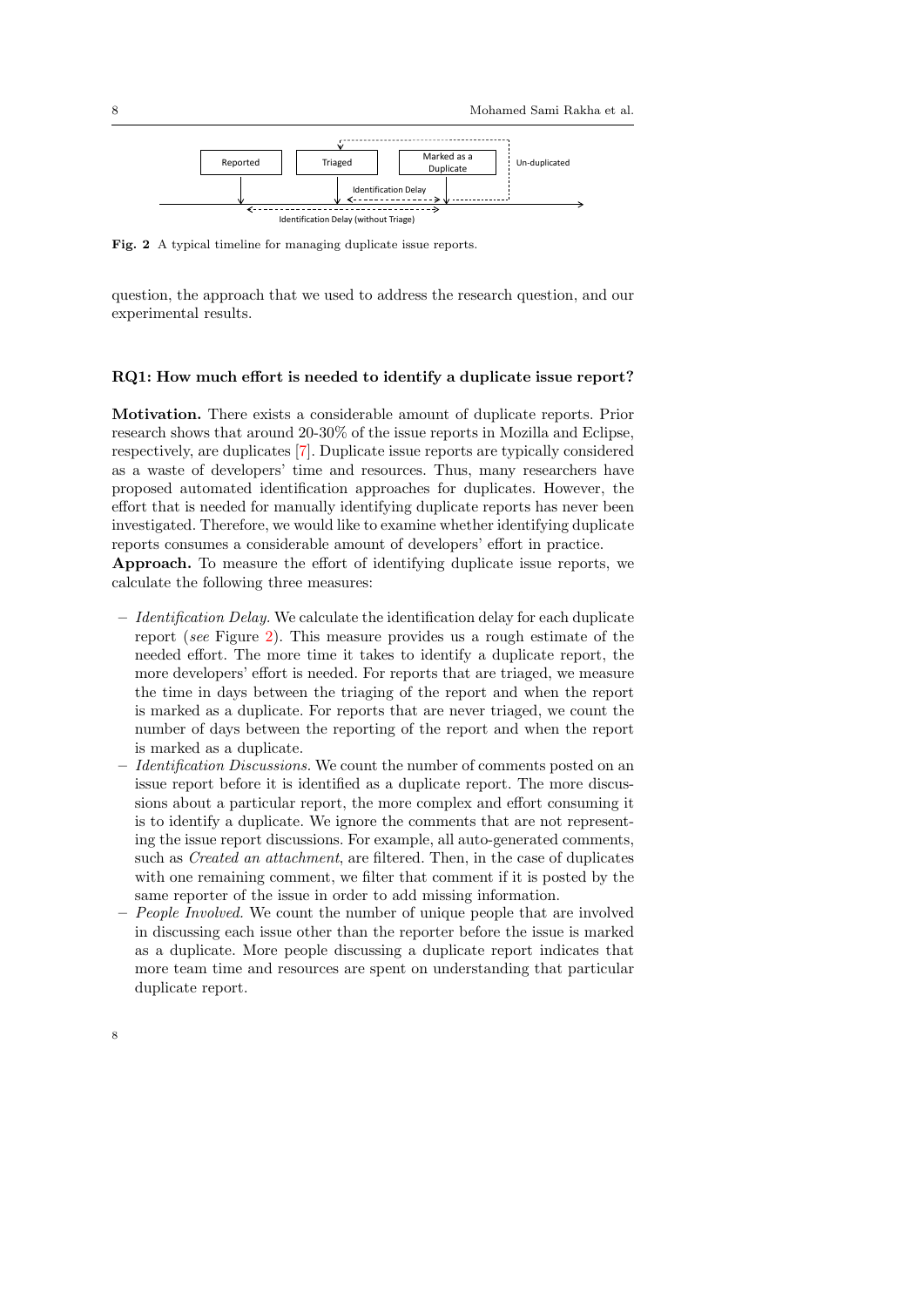| Project          | Metric                            | Mean  | Min  | 1st.Qu | Median | 3rd Qu. | Max             |
|------------------|-----------------------------------|-------|------|--------|--------|---------|-----------------|
|                  | Identification Delay (Days)       | 34.74 | 0.00 | 0.02   | 0.20   | 2.84    | 2042            |
| Firefox          | Identification Discussion (Count) | 1.20  | 0.00 | 0.00   | 0.00   | 1.00    | 230             |
|                  | People Involved (Count)           | 1.59  | 0.00 | 1.00   | 1.00   | 2.00    | 37              |
|                  | Identification Delay (Days)       | 35.59 | 0.00 | 0.03   | 0.18   | 3.51    | 3245            |
| SeaMonkey        | Identification Discussion (Count) | 1.52  | 0.00 | 0.00   | 0.00   | 2.00    | 111             |
|                  | People Involved (Count)           | 1.75  | 0.00 | 1.00   | 1.00   | 2.00    | $\overline{75}$ |
|                  | Identification Delay (Days)       | 92.84 | 0.00 | 0.02   | 0.32   | 27.41   | 3132            |
| Bugzilla         | Identification Discussion (Count) | 1.82  | 0.00 | 0.00   | 0.00   | 2.00    | 135             |
|                  | People Involved (Count)           | 1.62  | 0.00 | 1.00   | 1.00   | 2.00    | 43              |
|                  | Identification Delay (Days)       | 57.49 | 0.00 | 0.06   | 0.83   | 13.83   | 2931            |
| Eclipse-Platform | Identification Discussion (Count) | 1.60  | 0.00 | 0.00   | 0.00   | 2.00    | 58              |
|                  | People Involved (Count)           | 1.80  | 0.00 | 1.00   | 1.00   | 2.00    | 46              |

<span id="page-8-0"></span>Table 2 Mean and Five number summary of the three effort measures.

Results. Most of the duplicate reports are identified within a short time. We find that the median identification delay for the studied projects is between 0.18 to 0.83 days (see Table [2\)](#page-8-0). Such results show that more than 50% of the duplicate reports are identified in less than one day. We do note that our identification delay metric is an over estimate of the actual time that is spent on identifying a duplicate report. Developers are not likely to start examining a report as soon as it is reported. Instead, there are many reasons for such activity to be delayed (e.g., reports are filed while developers are away from their desks, or developers are busy with other activities).

Most of the duplicate reports are identified without any discussion. We find that over 50% of the issue reports are marked as duplicates with no discussions, and over 75% of the issue reports are marked as duplicates with just one or two comments (see Table [2\)](#page-8-0).

Figure [3](#page-9-0) shows the cumulative density function (CDF) plot of the discussions count for the four projects. The curve shows that at least 50% of the duplicates are identified without any discussions. We only show one CDF plot (the one for identification discussions) since the other CDF plots follow the same pattern.

Very few people are involved in identifying duplicates. Table [2](#page-8-0) shows that for over half of the duplicate reports, the identification effort involves one person without counting the reporter of the issue.

Discussion. The results in Table [2](#page-8-0) show that it takes little effort (i.e., time, discussions, and people) to identify the majority of the duplicate reports. However, it is also interesting to note that there are issue reports taking thousands of days to identify, with up to 230 comments, involving up to 75 people. Such issue reports consume a considerable amount of developers' efforts until developers realize that the issue reports are duplicates of previously-reported issues. Although various advanced approaches are proposed by prior research to automatically identify duplicate reports, those approaches do not differentiate between the easily-identifiable duplicate issue reports with the ones that are more effort-consuming to identify. Automated duplicate identification approaches should focus on helping developers identify duplicate reports that consume more effort to identify.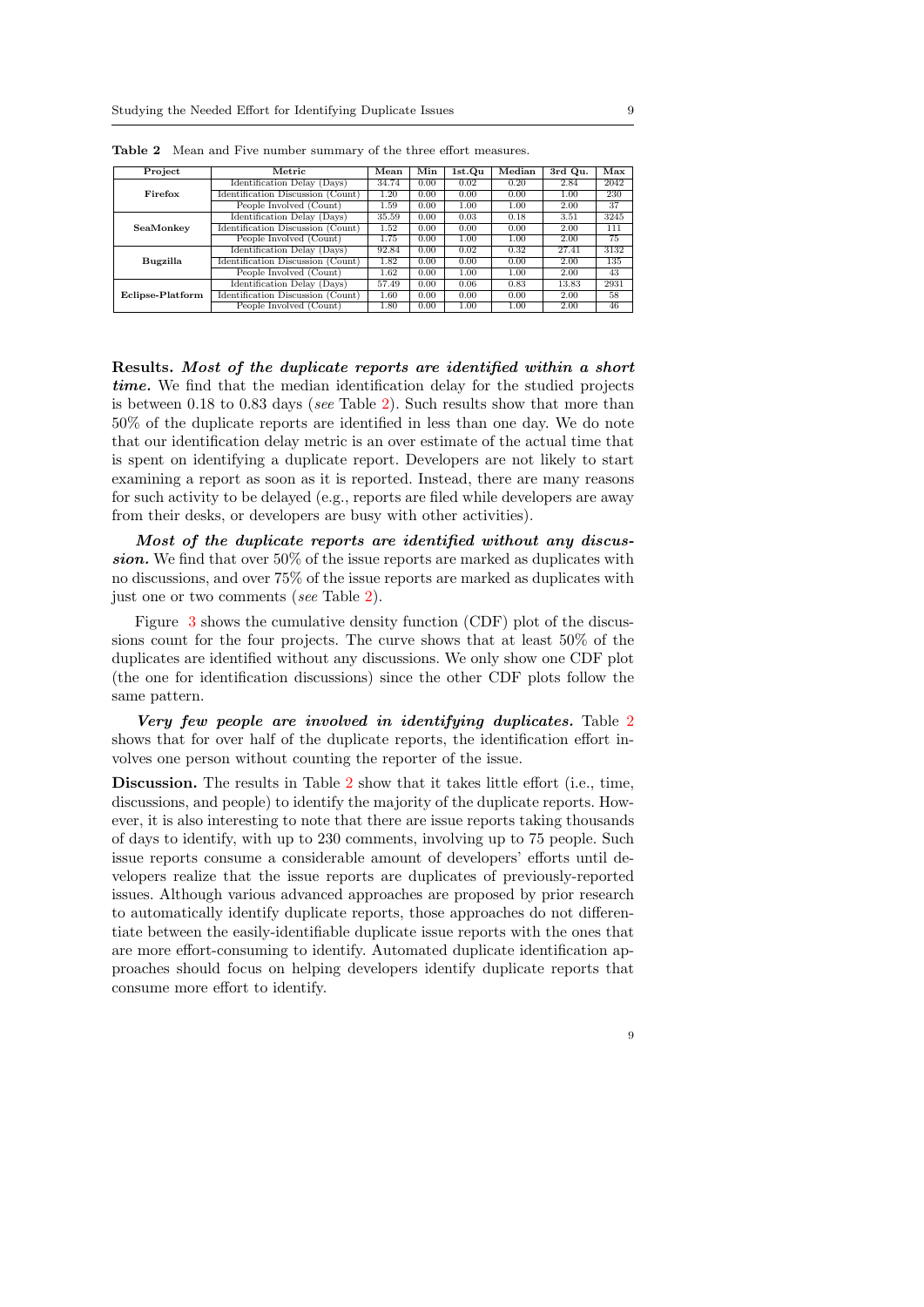

<span id="page-9-0"></span>Fig. 3 Cumulative Density Function (CDF) of identification discussions for the four studied projects. The x-axis shows the identification discussions, and y-axis shows the cumulative density

Over half of the duplicate reports are identified in less than one day, with no discussion and the involvement of no one other than the reporter of the issue. On the other hand, there are duplicate reports that consume a large amount of effort to identify. Automated approaches for identifying duplicates should focus on the ones that are hard to identify in order to better benefit practitioners.

## RQ2: How well can we model the needed effort for identifying duplicate issue reports?

Motivation. The results of RQ1 show that while the majority of the duplicated reports are identified with little effort, the duplicate identification of some reports requires considerable amount of efforts. Understanding the effort that is needed to identify duplicate reports is important for managing project resources. To the best of our knowledge, no study has ever examined such effort and whether it is predictable (i.e., whether one can determine if a particular issue will require more effort over another issue). Therefore, in this RQ, we would like to build classifiers to determine the needed efforts to identify duplicate reports.

Approach. In order to build a classifier for the effort that is needed of identifying duplicates, we compute a set of factors from the duplicate reports. The

 $\overline{$ 

✍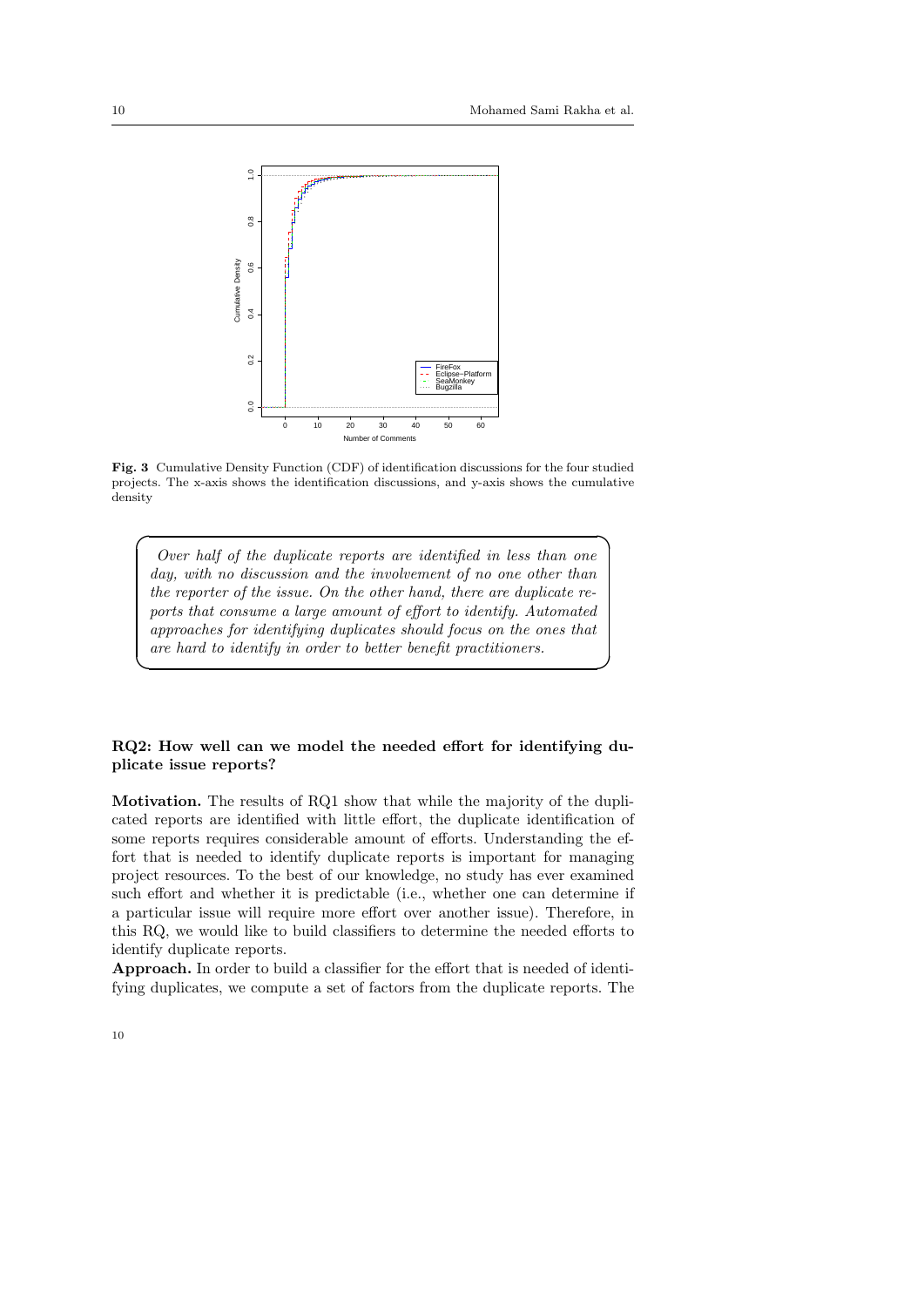<span id="page-10-0"></span>

| <b>Dimension</b> | Factors                        | Value   | Definition $(d)$ - Rationale $(r)$                                                                                                                                                            |
|------------------|--------------------------------|---------|-----------------------------------------------------------------------------------------------------------------------------------------------------------------------------------------------|
|                  | Peers Count                    |         | d: The total number of peers that an issue report has. We only consider the peers that existed                                                                                                |
|                  |                                | Numeric | before the reporting of the new issue.                                                                                                                                                        |
|                  |                                |         | r: An issue report with many existing peers might be easier to identify as a duplicate.                                                                                                       |
|                  | Title Similarity               | Numeric | d: The maximum similarity between the title text of an issue report and title text of its peers.                                                                                              |
|                  |                                | $(0-1)$ | The similarity is measured using trigram matching.                                                                                                                                            |
|                  |                                |         | r: Similar title text as a previously reported issue may assist in identifying that an issue                                                                                                  |
|                  |                                | Numeric | report is a duplicate of an existing one.<br>d: The maximum similarity between the description text of an issue report and the description                                                    |
|                  | Description Similarity         | $(0-1)$ | text of its peers. The similarity is measured using trigram matching.                                                                                                                         |
|                  |                                |         | r: Similar description text as a previously reported issue may assist in identifying that an                                                                                                  |
|                  |                                |         | issue report is a duplicate of an existing one.                                                                                                                                               |
|                  |                                |         | d: The sum of the unique persons in the CC lists of an issue report's peers.                                                                                                                  |
|                  | Peers CC List                  | Numeric | r: A larger peers' CC lists could be a sign of better awareness of an issue across the develop-                                                                                               |
|                  |                                |         | $\quad$ ment team.                                                                                                                                                                            |
|                  | Peers Comments                 | Numeric | d: The total number of comments that belong to the peers of an issue report. We only consider                                                                                                 |
|                  |                                |         | the comments that existed before the reporting of the issue report.                                                                                                                           |
| Peers            |                                |         | r: If an issue report has well discussed peers (with more comments), the issue report may be                                                                                                  |
|                  |                                |         | easier to identify as a duplicate.<br>d: The smallest difference in days between the triage or report date of an issue report to the                                                          |
|                  | Reporting Recency of Peers     | Numeric | date when one of its peers are reported.                                                                                                                                                      |
|                  |                                |         | r: If a developer has seen a similar issue that is reported recently, it could speed up the                                                                                                   |
|                  |                                |         | duplicate identification process.                                                                                                                                                             |
|                  |                                |         | d: The smallest difference in days between the triage or report date of an issue report to the                                                                                                |
|                  | Recency of Peer Identification | Numeric | date when one of its peers is identified as a duplicate.                                                                                                                                      |
|                  |                                |         | r: If a developer has seen a similar issue that is identified recently, it could speed up the                                                                                                 |
|                  |                                |         | duplicate identification process.                                                                                                                                                             |
|                  | Recency of Closed Issue        | Numeric | d: The smallest difference in days between the triage or report date of a duplicate report to                                                                                                 |
|                  |                                |         | the date when any issue report closed within the same project and component is closed.                                                                                                        |
|                  |                                |         | r: If a developer has recently fixed an issue within the same project and component, it could<br>indicate the developer's activity and it could speed up the duplicate identification process |
|                  |                                |         | within the same project and component.                                                                                                                                                        |
|                  |                                |         | d: The total number of other issues reports that are open at the time when that issue is                                                                                                      |
| Workload         | Waiting Load                   | Numeric | reported within the same component and project.                                                                                                                                               |
|                  |                                |         | r: A large number of open issues could make developers too busy to recognize whether an                                                                                                       |
|                  |                                |         | issue is a duplicate.                                                                                                                                                                         |
|                  | Severity                       | Numeric | d: A number representing the severity of an issue report.                                                                                                                                     |
|                  |                                |         | r: More severe issue reports are likely to attract attention from developers, thus such high<br>severity issues are likely to be identified as a duplicate faster.                            |
|                  |                                |         | d: A number representing the priority of an issue report.                                                                                                                                     |
|                  | Priority                       | Numeric | r: Issue report with higher priority are likely to attract attention from developers, thus such                                                                                               |
|                  |                                |         | high severity issues are likely to be identified as a duplicate faster.                                                                                                                       |
|                  | Component                      | Nominal | d: The component specified in an issue report.                                                                                                                                                |
|                  |                                |         | r: Particular components may be more important than others. Hence issues associated with                                                                                                      |
|                  |                                |         | them are more likely to be identified as duplicates faster.                                                                                                                                   |
|                  | <b>Title Size</b>              | Numeric | d: The number of words in the title text.<br>r: Issues with longer title might provide more useful information which might ease the dupli-                                                    |
|                  |                                |         | cate identification.                                                                                                                                                                          |
|                  |                                |         | d: The number of words in the description of an issue report.                                                                                                                                 |
| Issue            | Description Size               | Numeric | r: Issues with longer description could be easier to understand and might ease the duplicate                                                                                                  |
| Report           |                                |         | identification.                                                                                                                                                                               |
|                  | isBlocking                     | Boolean | d: A boolean value indicating whether an issue report is blocking other issues.                                                                                                               |
|                  |                                |         | r: A blocking issue could be more important to address and this might lead to faster identi-                                                                                                  |
|                  |                                |         | fication of duplicates.<br>d: A boolean value indicating whether an issue report depends on other issues                                                                                      |
|                  | isDependable                   | Boolean | r: An issue depending on other issues may have more attention from developers and get                                                                                                         |
|                  |                                |         | identified as a duplicate easier.                                                                                                                                                             |
|                  | Reproduce Steps                | Boolean | d: A boolean value indicating whether the description of an issue report contains steps for                                                                                                   |
|                  |                                |         | reproducing the issue.                                                                                                                                                                        |
|                  |                                |         | r: Issues with reproduce steps should be easier to understand and might ease the identification                                                                                               |
|                  |                                |         | of duplicates.<br>d: A boolean value representing whether an issue is reported on a weekend day (i.e., Saturday                                                                               |
| Work             | isWeekend                      | Boolean | and Sunday) or not.                                                                                                                                                                           |
| Habits           |                                |         | r: The duplicate reports submitted on weekends might take longer time to be identified than                                                                                                   |
|                  |                                |         | the ones on week days.                                                                                                                                                                        |
|                  | Total Duplicates Identified    | Numeric | d: The total number of duplicate reports that are previously identified by the same identifier                                                                                                |
|                  |                                |         | per each duplicate report.                                                                                                                                                                    |
|                  |                                |         | r: An identifier with more experience in finding duplicate reports might affect the effort                                                                                                    |
|                  |                                |         | needed for identifying a new duplicate report.<br>d: The total number of peers duplicate reports that are previously identified by the same                                                   |
| Identifier       | Duplicate Peers Identified     | Numeric | identifier.                                                                                                                                                                                   |
| Experience       |                                |         | r: An identifier that has seen several peer duplicates might identify duplicates faster.                                                                                                      |
|                  | Fixed Issues per Identifier    | Numeric | d: The total number of issue reports that are previously marked as FIXED by the same                                                                                                          |
|                  |                                |         | identifier.                                                                                                                                                                                   |
|                  |                                |         | r: An identifier with more experience in fixing issues might identify duplicates faster.                                                                                                      |

Table 3 The factors used to model the efforts needed for identifying duplicate reports.

factors are from five dimensions: Peers, Workload, Issue Report, Work Habits, and Identifier Experience. We describe each dimension below:

– Peers: Peers of a duplicate report are the issue reports that are duplicates of that report. In our work, we only include the peers that are reported before the reporting of an issue report, since only such peers can provide information to help identify that an issue report is a duplicate of previouslyreported issues. The more information available from the peers of an issue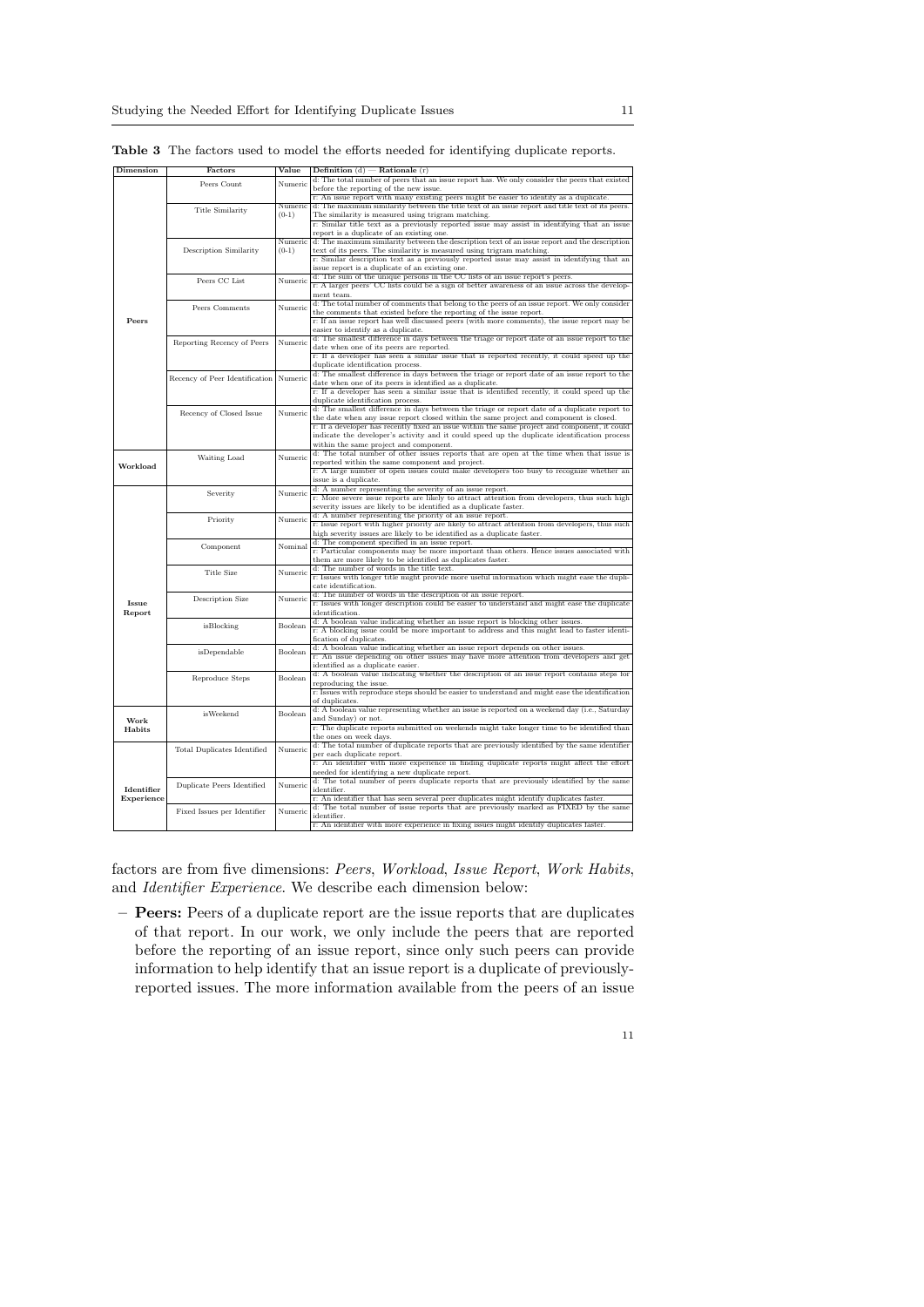report, the easier it is for developers to identify that an issue report is a duplicate.

- Workload: Workload refers to the number of open issues at the time of reporting or triaging of a duplicate report. If there is a high workload at the time of reporting an issue, the duplicate identification of a newly reported issue may be delayed.
- **Issue Report:** Issue report refers to the information that can be derived from an issue report at the time of its reporting. Better information in the issue report should help reduce the effort that is needed to identify that the issue report has duplicates.
- Work Habits: Work habit refers to the time when an issue is reported. If an issue is reported during the weekends or at night, identifying that the report is a duplicate may be delayed.
- Identifier Experience: Refers to the possible information that a duplicate report identifier has. Duplicate reports identified by experienced persons might require less effort.

Table [3](#page-10-0) presents the list of our studied factors along with their descriptions and our rationale for studying such factors. To calculate the factors Title Similarity and Description Similarity from the Peers Dimension, we first apply simple pre-processing steps, such as removing special characters, long spaces and converting all text to lowercase. Then, we apply a trigram algorithm [\[25\]](#page-25-10) to calculate the similarity between texts. For the Reproduce Steps factor, we use a similar approach as [\[8\]](#page-25-12) by searching the description text for certain keywords in, such as steps to reproduce, steps, reproducible and reproduce. We build individual models for every project because each project may have different ways for handling duplicate issue reports. For example, The triaging processes for the Mozilla and Eclipse projects are different. For Mozilla, triaged issue reports are not initially triaged to any developer. On the other hand, Eclipse issue reports are triaged at filing to a sub-group of developers based on the project component. Only the developers responsible to a certain component receive the notifications about any newly reported issue report. Based on this triaging process, Eclipse's developers may have a better chance to see a newly reported issue earlier than the developers of Mozilla (though the Eclipse developers might be overwhelmed with many irrelevant reports).

**Correlation analysis.** We use the varclus package  $[29]$  in R to display Spearman rank correlations  $(\rho)$  between our factors given the large number of factors in our study. Varclus does a hierarchical cluster analysis on the factors using Spearman correlations. If the correlation between two factors is equal to or greater than 0.7, we ignore one of them since we consider a correlation of  $0.7$  as a high correlation  $\left[30, 32\right]$  $\left[30, 32\right]$  $\left[30, 32\right]$ . Figure [4](#page-12-0) shows the output of varclus where the red dotted line marks the 0.7 Spearman correlation. Looking at Figure [4,](#page-12-0) we notice that the factors *Peers Counts*, *Peers CC List*, and *Peers Comments* are highly correlated with a correlation range of  $0.85 - 0.91$ . Hence, we need to pick just one of these three factors and discard the other two. Based on the results of Varclus (see Figure [4\)](#page-12-0), we remove Peers Comments, Peers Counts,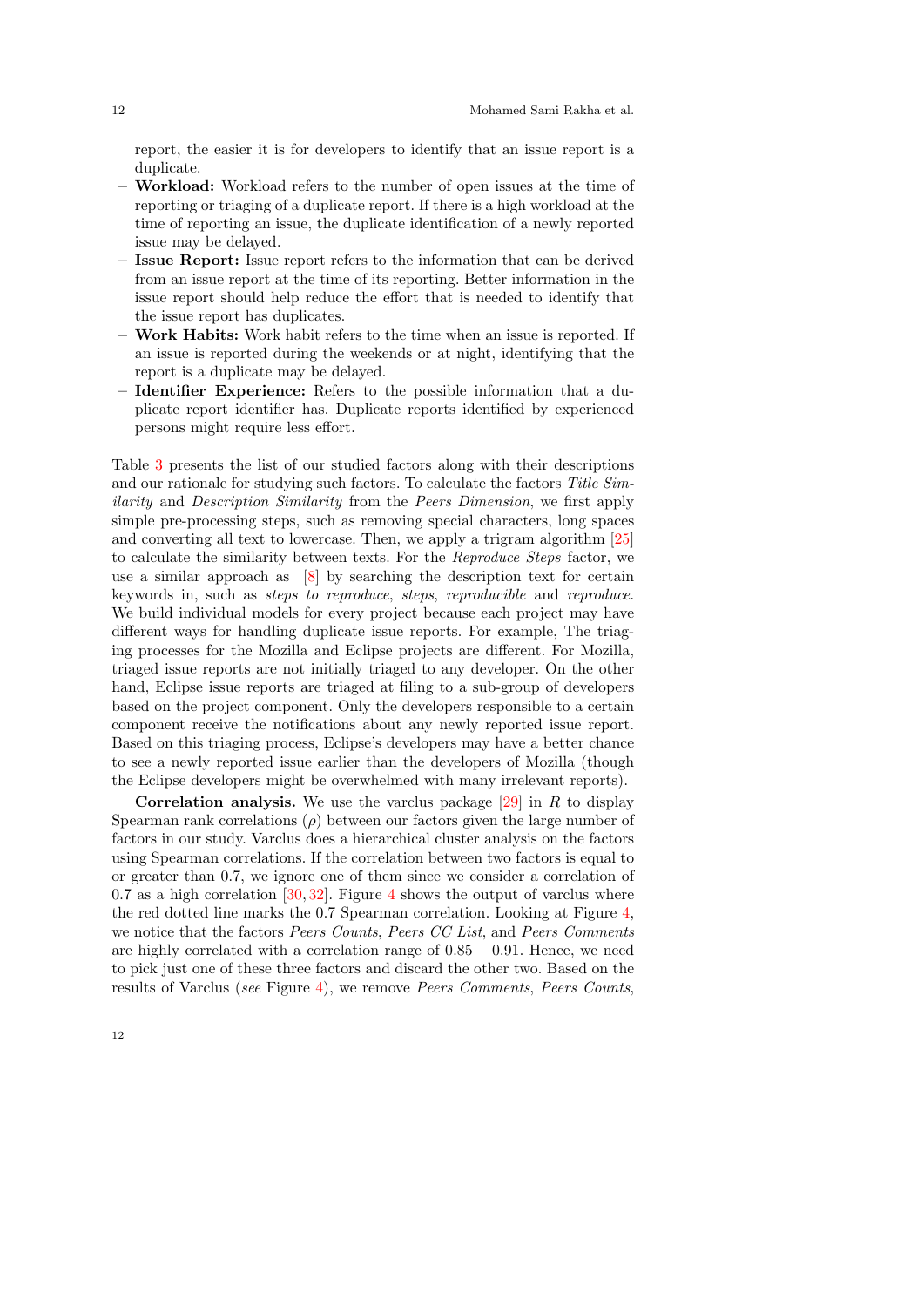

<span id="page-12-0"></span>Fig. 4 Spearman hierarchical cluster analysis for the Firefox dataset.

<span id="page-12-1"></span>Table 4 Spearman correlations between the three effort measures in the four studied projects.

| Correlation                                        | Firefox | SeaMonkey | Bugzilla | Eclipse-Platform |
|----------------------------------------------------|---------|-----------|----------|------------------|
| Identification Delay Vs Identification Discussions | 0.54    | 0.55      | 0.56     | 0.45             |
| Identification Delay Vs People Involved            | 0.54    | 0.52      | 0.53     | 0.36             |
| Identification Discussions Vs People Involved      | 0.78    | 0.81      | 0.81     | 0.68             |

and Fixed Issues per Identifier factors due to the high correlation especially in cases such as between Peers CC List and Peers Comments. After this step, 18 of 21 factors remain.

Modeling technique. We build two classifiers to understand the effort that is needed for identifying duplicate reports. In RQ1, we have three measures of the effort that is needed for identifying duplicate reports. However, the People Involved and the Identification Discussions factors are highly correlated. Table [4](#page-12-1) presents the Spearman correlations between the three effort factors for the studied projects. Hence, we only build two classifiers, one classifier for Identification Delay and another one for Identification Discussions.

We divide the issue reports into two classes (Slow and Fast) based on the Identification Delay. All studied projects are open-source ones, where developers may not be able to examine an issue as soon as it is reported. In RQ1, we find that over half of the duplicate reports are identified within one day. Therefore, we choose one day to be the threshold to determine whether a duplicate report is identified Slow or Fast.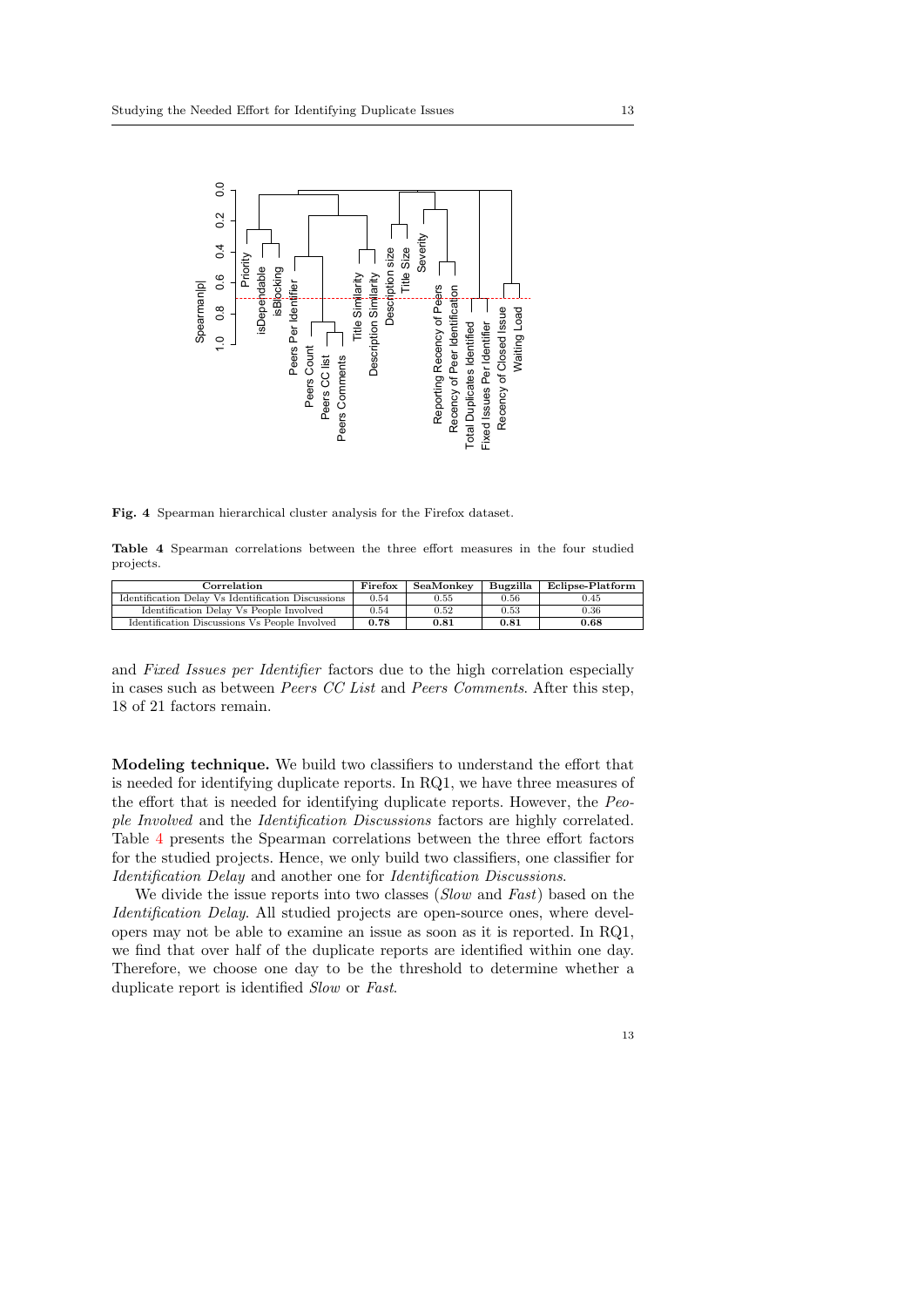<span id="page-13-0"></span>

|                  | <b>Identification Delay Classes</b>              |
|------------------|--------------------------------------------------|
| Slow             | includes all duplicate reports with identifica-  |
|                  | tion delay that is more than one day.            |
| <b>Fast</b>      | includes all duplicate reports with identifica-  |
|                  | tion delay that is less than or equal to one     |
|                  | day.                                             |
|                  | <b>Identification Discussions Classes</b>        |
| Not-Discussed    | includes all duplicate reports that did not have |
|                  | any comments.                                    |
| <b>Discussed</b> | includes all duplicate reports with one or more  |
|                  | comments.                                        |

Table 5 Criteria for each class based on Identification Delay and Identification Discussions

Table 6 The number of duplicate reports from each project that belongs to each class.

<span id="page-13-1"></span>

| Project          | Not-Discussed   | <b>Discussed</b>    | Total  |
|------------------|-----------------|---------------------|--------|
| Firefox          | 16,686 (64.7%)  | $9,088$ $(35.3\%)$  | 25,774 |
| SeaMonkey        | 19,535 (57.9%)  | 14,214 (42.1%)      | 33,749 |
| <b>Bugzilla</b>  | $1,909(61.6\%)$ | $1.190(38.4\%)$     | 3,099  |
| Eclipse-Platform | $8,057$ (55.6%) | $6,421$ $(44.4\%)$  | 14,478 |
|                  |                 |                     |        |
|                  | Fast            | Slow                | Total  |
| Firefox          | 17,859 (69.3%)  | $7,915(30.7\%)$     | 25,774 |
| SeaMonkey        | 22,980 (68.1%)  | $10,769$ $(31.9\%)$ | 33,749 |
| <b>Bugzilla</b>  | $1,875(60.5\%)$ | $1,224$ (39.5%)     | 3,099  |

Similarly, we divide the issue reports into two classes (Not-Discussed and Discussed) based on the number of Identification Discussions. We consider that the issue reports that are identified as a duplicate without discussion as the ones requiring minimal effort.

Table [5](#page-13-0) summarizes the criteria for each class based on the Identification Delay (Slow, Fast) and Identification Discussions (Not-Discussed, Discussed). Table [6](#page-13-1) presents the distribution of duplicate reports for each class per each project.

We build our classifiers using a random forest [\[11\]](#page-25-14) classifier. Random forest classifiers are known to be robust to data noise and often achieve a high accuracy in software engineering research [\[16,](#page-25-15) [18,](#page-25-16) [19,](#page-25-17) [27,](#page-26-11) [37\]](#page-26-12). We use the random forest algorithm provided by the randomForest R-package [\[28\]](#page-26-13). In this study, we train the random forest classifier using 100 decision trees.

An important benefit of a random forest classifier is that it has a mechanism to examine the relative influence of the underlying factors in contrast to other machine learning approaches (e.g., Neural Networks). Thus, we would like to point out that although random forest classifier has been used to build accurate classifier for prediction, our purpose of using a random forest classifier in this paper is not for predicting the needed effort for identifying duplicate issues. Our purpose is to study the important factors that impact the needed effort for identifying duplicate issues. Nevertheless, we first need to determine whether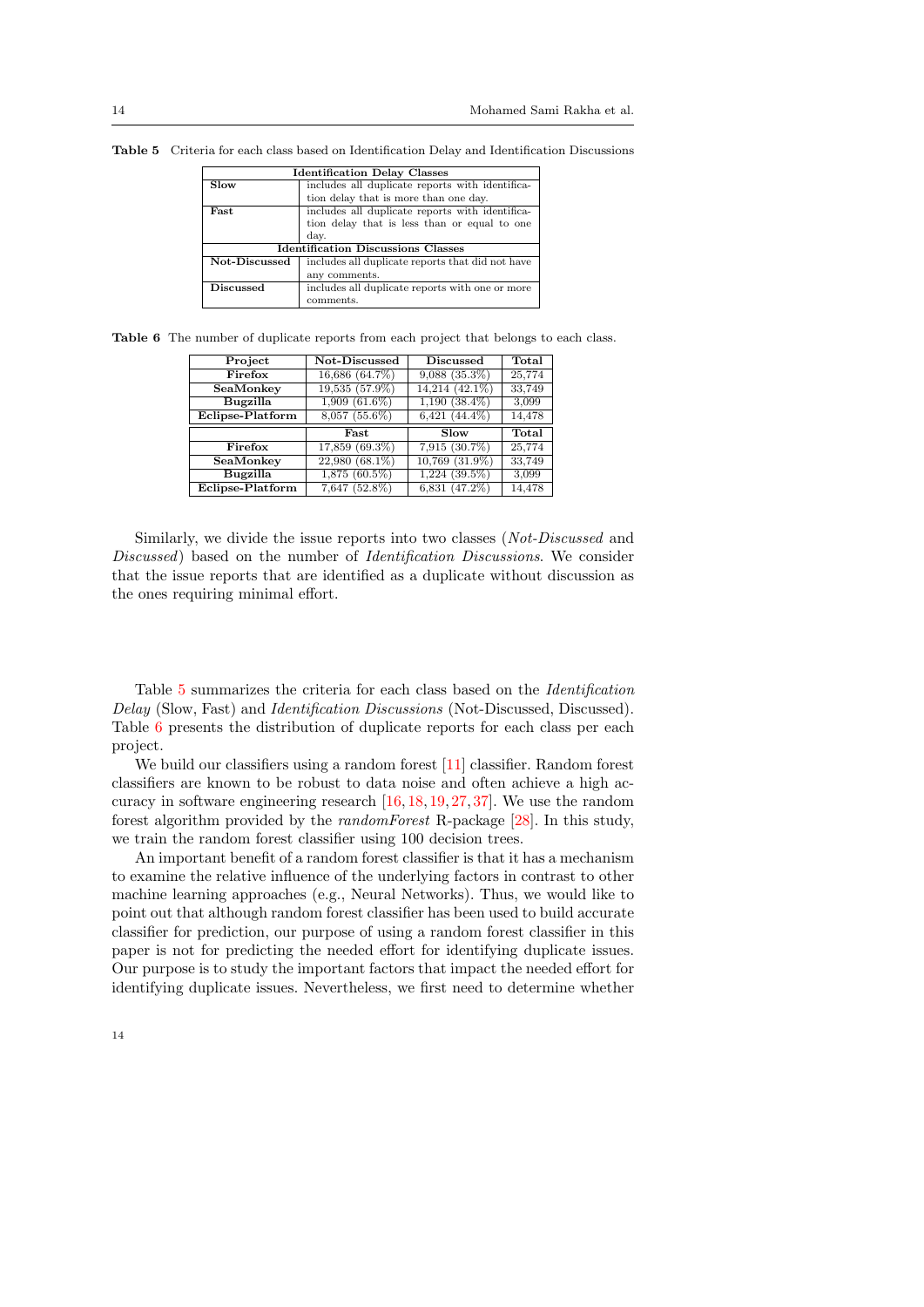the problem at hand (i.e., understanding duplicate identification effort) is nonrandom in nature (and hence easy to model), before we can start examining the important (i.e., influential) factors in RQ3. To minimize the risks of overfitting, we use the 10-fold cross validation technique. A k-fold cross validation divides the data into k equal parts. For each fold, k-1 parts are used as training data to build a classifier and the remaining part is used as testing data.

Evaluation metrics. To measure the performance of our classifiers, we use precision, recall, F-score and area under ROC curve to evaluate our classifier. We describe each measure below:

 $Precision(P)$  is the percentage of correctly classified duplicate reports per effort class (e.g., Slow). Precision ranges between 0 and 1. A correct prediction is counted if the classified effort class of a duplicate report matches its actual class. The number of correctly labeled reports is called true positives (TP). The number of incorrectly labeled duplicate reports is called false positives (FP). Precision equals to  $(TP)/((TP) + (FP)).$ 

 $Recall(R)$  is the percentage of correctly classified duplicate reports for an effort class over all the reports belong to that class. Recall ranges between 0 and 1. Recall is equal to one for a certain effort class if all the duplicate reports belonging to that class are addressed. The number of duplicate reports that were not labeled to a certain effort class even though they should be labeled to it is called *false negatives (FN)*. Recall equals to  $(TP)/((TP) + (FN))$ .

F-score is the harmonic mean that considers both precision and recall to calculate an accuracy score. F-score equals to  $(2 * P * R)/(P + R)$ . Where P is the precision and  $R$  is the recall. F-score reaches the best value at 1 and worst at zero.

ROC area value measures the discriminative ability of a classifier in selecting instances of a certain class from a dataset. The ROC metric ranges between 0 and 1. ROC curve shows the trade-off between the true positive rate (also called *Sensitivity*) and false negative rate (also called *Specificity*). The closer the ROC value to 1, the less trade-off exists. The calculation of the ROC area is based on the probabilities of a test dataset for each class. A classifier that randomly guesses the effort class without any training has an ROC area of 0.5. We use the  $pROC \R$  package [\[45\]](#page-26-14) to calculate the ROC area.

Results. Our classifiers for Identification Discussions achieve an average precision between 0.60 to 0.72 and an average recall between 0.23 to 0.93. Table [7](#page-15-0) shows the precision, recall, F-score and ROC area for each class per project. Note that the highest precisions for Bugzilla and Firefox are for the Not-Discussed class, whereas the Discussed class has the highest precision in SeaMonkey. The recall value is highest in SeaMonkey for the class Not-Discussed, whereas in Eclipse-platform the highest precision and recall are for the class Discussed. A possible reason for the high recall for the Eclipseplatform is that the dataset is more balanced (see Table [6](#page-13-1) which shows for example that the number of Not-Discussed duplicates is twice as many as the number of Discussed duplicates in the Firefox dataset). The F-score for the Non-Discussed class ranges between 0.69 to 0.78 where as for the Discussed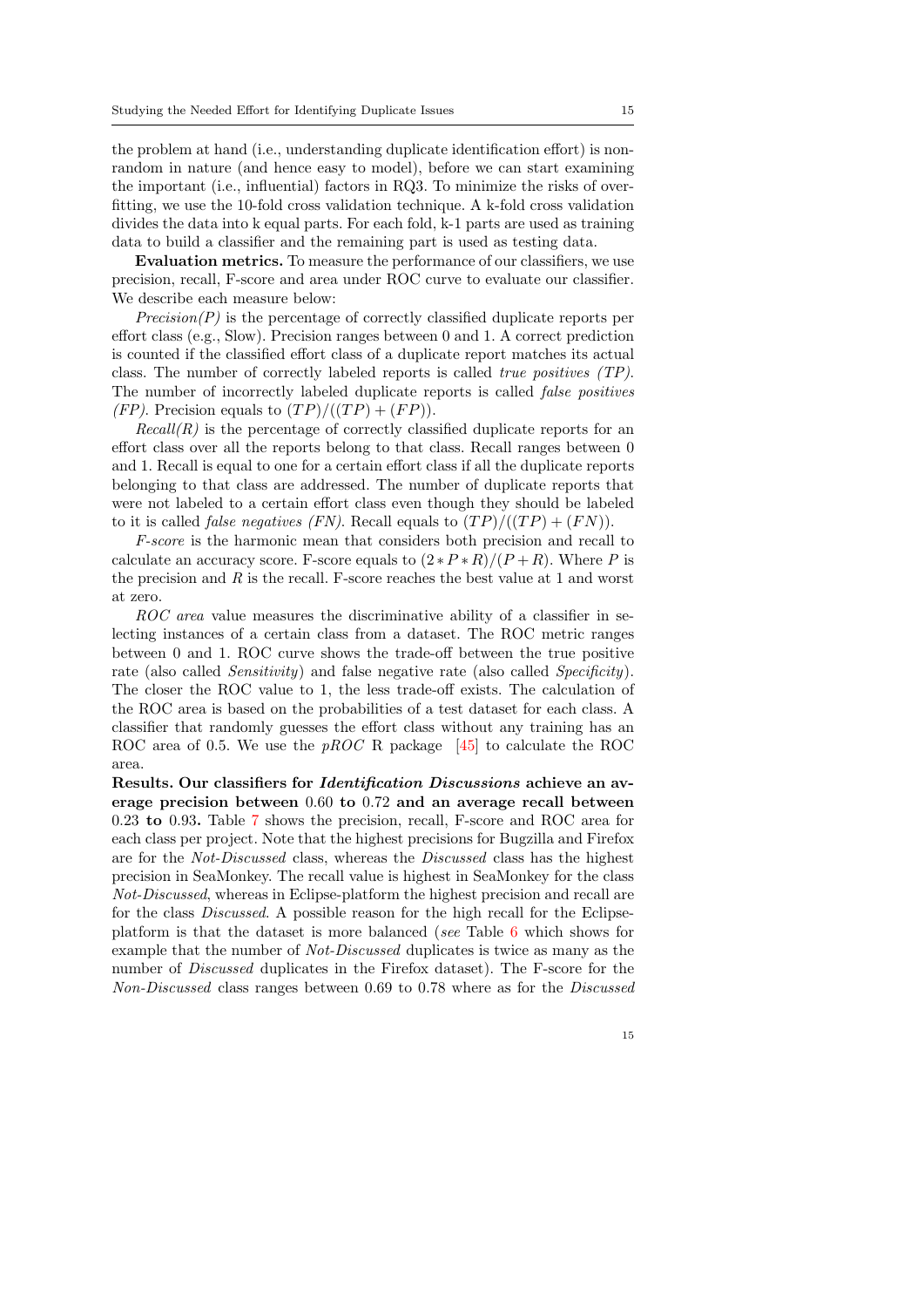$\mathbf{a}$ 

✆

<span id="page-15-0"></span>

| Project                          | <b>Class</b>  | Precision | Recall | F-Score | $\overline{ROC}$ area |
|----------------------------------|---------------|-----------|--------|---------|-----------------------|
| Firefox                          | Not-Discussed | 0.71      | 0.88   | 0.78    | 0.68                  |
|                                  | Discussed     | 0.60      | 0.34   | 0.43    |                       |
| SeaMonkey                        | Not-Discussed | 0.62      | 0.93   | 0.74    | 0.69                  |
|                                  | Discussed     | 0.69      | 0.23   | 0.34    |                       |
| <b>Bugzilla</b>                  | Not-Discussed | 0.72      | 0.84   | 0.78    | 0.72                  |
|                                  | Discussed     | 0.65      | 0.47   | 0.55    |                       |
| Eclipse-Platform                 | Not-Discussed | 0.66      | 0.72   | 0.69    | 0.69                  |
|                                  | Discussed     | 0.61      | 0.54   | 0.57    |                       |
|                                  |               |           |        |         |                       |
|                                  | Class         | Precision | Recall | F-Score | ROC area              |
| Firefox                          | Fast          | 0.76      | 0.90   | 0.83    | 0.74                  |
|                                  | Slow          | 0.63      | 0.37   | 0.46    |                       |
| SeaMonkey                        | Fast          | 0.73      | 0.96   | 0.83    | 0.77                  |
|                                  | Slow          | 0.74      | 0.23   | 0.35    |                       |
| Bugzilla                         | Fast          | 0.77      | 0.86   | 0.81    | 0.80                  |
|                                  | Slow          | 0.74      | 0.60   | 0.66    |                       |
| $\bf{E}$ clipse- $\bf{Platform}$ | Fast          | 0.68      | 0.69   | 0.69    | 0.74                  |
|                                  | Slow          | 0.65      | 0.64   | 0.65    |                       |

Table 7 Evaluation results for all the studied projects.

class it ranges from 0.34 to 0.57. The ROC areas are between 0.68 to 0.72. Such results indicate that the Identification Discussions classifier is better than random guessing (ROC of 0.5) and indicate that our factors can be used to model and understand the discussion effort that is needed for identifying duplicate reports.

Our classifier for Identification Delay achieves an average precision between 0.63 to 0.77 and average recall between 0.23 to 0.96. From Table [7,](#page-15-0) the highest precision and recall for the Fast class are for Firefox and SeaMonkey, while both projects have low recall values (0.37 for Firefox and 0.23 for SeaMonkey) for the Slow class. The F-score for the Fast class ranges between 0.70 to 0.83, whereas for the Slow class it ranges from 0.35 to 0.66. Our Identification Delay classifier has ROC areas between 0.74 to 0.80 which are better than random guessing (ROC of 0.5). These results provide a sound starting point for modeling the effort that is needed for identifying duplicate reports, and for examining the important (i.e., influential) factors in the models.

Both of our classifiers outperform random guessing, achieving an ROC of 0.68-0.80.

## RQ3: What are the most influential factors on the effort that is needed for identifying duplicate issue reports?

Motivation. We wish to understand the most influential factors to the efforts that are needed for identifying duplicate reports. By knowing the important factors, we can shed some light on whether current state of the art automated approaches are identifying duplicate issue reports that require little effort.

 $\overline{a}$ 

✝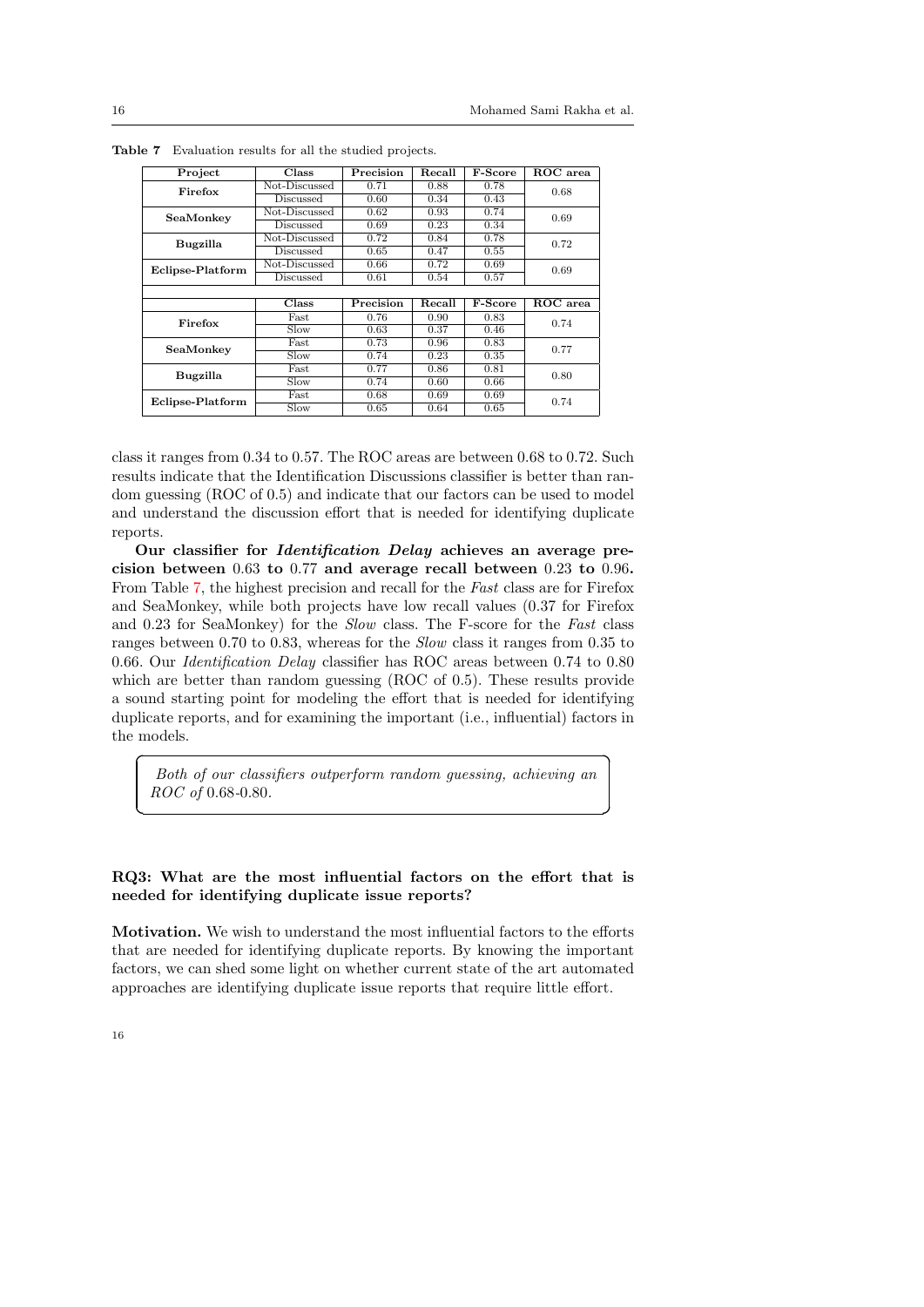Approach. To find the most influential factors to the effort that is needed for identifying duplicate reports, we compute the variable importance for each of the factors that are used in the RandomForest classifiers that are built in RQ2. In order to calculate the *variable importance*, we use the same *randomForest* R package. A Random Forest [\[11\]](#page-25-14) classifier consists of a number of decision trees. Each tree is constructed using a different sample from the original data. Around a third of the data is left out from the construction sample per tree. At the end of each iteration the left out data is used to test the classification and estimate what is called the *out-of-bag* (oob) error  $[31]$ . Random Forest follows a fitting process where the target is to minimize the out-of-bag error. To measure the importance of each factor after building the random forest, the values of each factor are permuted one at a time within the training set and the out-of-bag error is calculated again. The importance of a factor is computed by calculating the average difference in out-of-bag error. We compute the factor importance values based on the change in the out-of-bag error. We take the average of the 10-folds classifiers for all the variable importance values for each factor. The factor with the highest rank is identified to be the most influential factor for modeling the identification effort.

To compute a statistically stable ranking of the factors, we use the Scott-Knott test  $[39, 43]$  $[39, 43]$  $[39, 43]$  (with  $p < 0.05$ ). The Scott-Knott test is a statistical multicomparison cluster analysis technique. The Scott-Knott test clusters the factors based on the reported importance values across the ten folds. The Scott-Knott test divides the factors into two different clusters, if the difference between the two clusters is statistically significant. The Scott-Knott test runs recursively until no more clusters can be created.

Results. Factors from the Identifier Experience and Peers dimensions have the largest influence on modeling the needed effort for identifying duplicates. Table [8](#page-17-0) shows the results from Scott-Knott test for the four projects. The test groups the 18 factors into 11 significant groups on average. The clusters show that the factors from the Identifier Experience and Peers dimensions are in the top groups of influencing factors for the needed effort for identifying duplicate reports across all the studied projects. For Bugzilla, we find that the Priority factor has a large influence in both effort classifiers.

17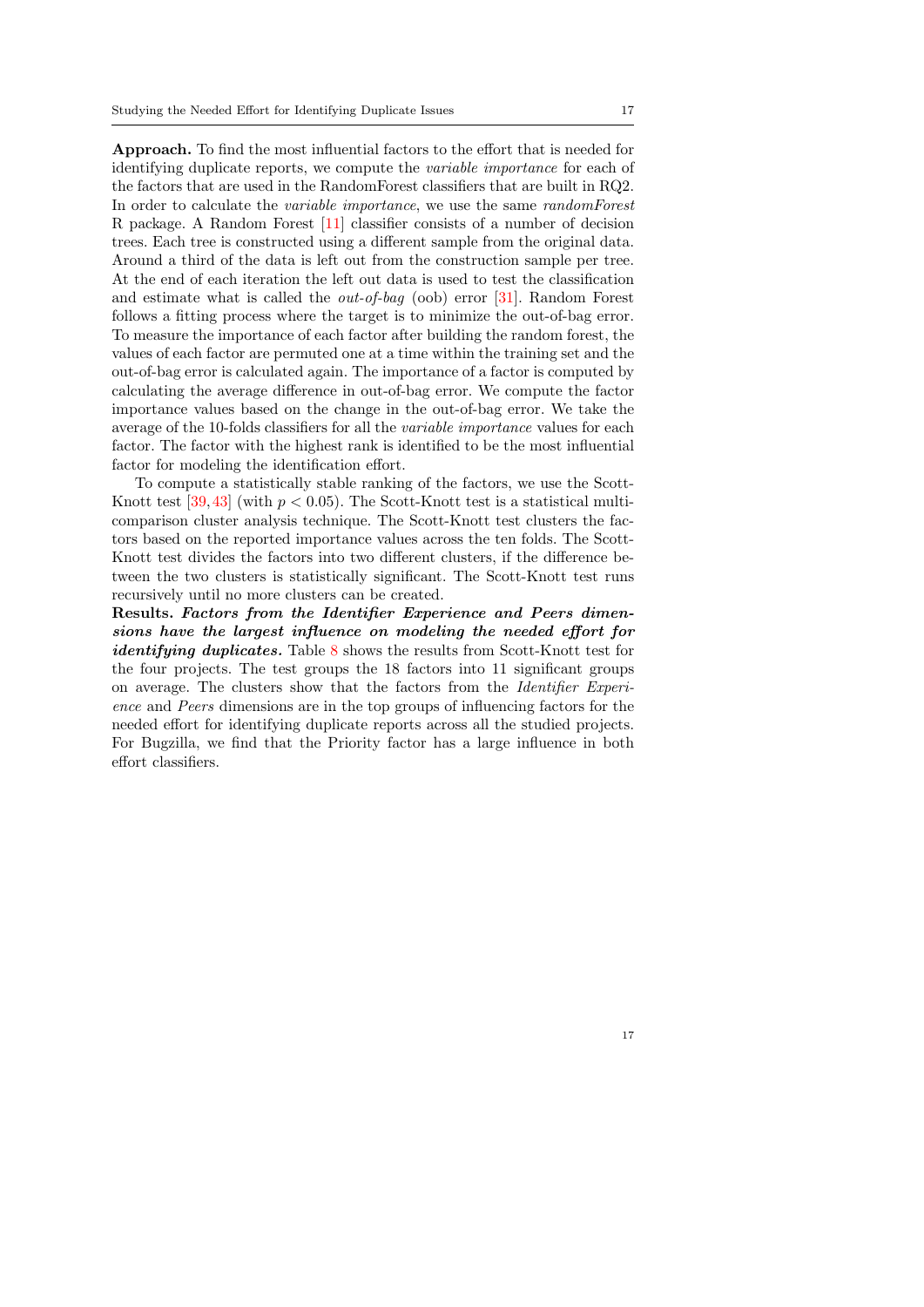| ١                                                            |                              |
|--------------------------------------------------------------|------------------------------|
| į                                                            |                              |
|                                                              |                              |
| $\ddot{ }$<br>5                                              |                              |
| J                                                            |                              |
|                                                              |                              |
|                                                              |                              |
|                                                              |                              |
|                                                              |                              |
| İ                                                            |                              |
| ֦֦֦֪ׅ֪֪֪֚֚֚֚֚֚֚֚֚֚֚֚֡֝֝֝֜֜֜֜֜֜֝֜֜֝֜֝֬֝֜֝֝֝<br>֧֧֪֪֪֪֛֛֛֚֚֝֝֝ |                              |
| I                                                            |                              |
| 0.1040                                                       |                              |
|                                                              |                              |
| í<br>J                                                       |                              |
| $\sim$                                                       |                              |
| $+0.111$                                                     |                              |
|                                                              |                              |
| $\frac{1}{2}$<br>.<br>۽                                      |                              |
| ١                                                            |                              |
|                                                              |                              |
|                                                              |                              |
|                                                              | l<br>l                       |
| b                                                            |                              |
|                                                              | ì<br>ļ                       |
| h n 1300 m o 131                                             | きょうこう こうしょう<br>C 200 C 200 T |
| $\frac{1}{2}$                                                | į                            |
| i<br>S<br>l<br>$\frac{1}{4}$                                 | C and C                      |
| ľ                                                            |                              |
|                                                              |                              |
|                                                              | utterence in the             |
| יאי ⊃+ווים<br>ì                                              |                              |
| mer                                                          |                              |
| ï<br>ì<br>i<br>ï                                             |                              |
|                                                              | $\frac{1}{2}$                |
|                                                              |                              |
|                                                              | l                            |
|                                                              | ֕<br>j                       |
|                                                              |                              |
| Į<br>ł                                                       |                              |
| ı                                                            |                              |

18

|                   | Table 8 Scott-Knott test results when comparing the importance per factor for the four studied projects. Factors are divided into groups that have<br>a statistically significant difference in the importance mean $(p < 0.05)$ |                  |                    |                                                                 |                  |                 |                                              |        |                |                                          |                      |
|-------------------|----------------------------------------------------------------------------------------------------------------------------------------------------------------------------------------------------------------------------------|------------------|--------------------|-----------------------------------------------------------------|------------------|-----------------|----------------------------------------------|--------|----------------|------------------------------------------|----------------------|
|                   |                                                                                                                                                                                                                                  |                  |                    | Identification Discussions Classifier: Scott-Knott test results |                  |                 |                                              |        |                |                                          |                      |
|                   | Firefox                                                                                                                                                                                                                          |                  |                    | SeaMonkey                                                       |                  |                 | Bugzilla                                     |        |                | Eclipse-Platform                         |                      |
| Group             | Factor                                                                                                                                                                                                                           | Mean             | Group              | Factor                                                          | Mean             | Group           | Factor                                       | Mean   | Group          | Factor                                   | Mean                 |
|                   | <b>Total Duplicates Identified</b>                                                                                                                                                                                               | 0.0163           |                    | Total Duplicates Identified                                     | 0.0115           |                 | Total Duplicates Identified                  | 0.0181 |                | Reporting Recency of Peers               | 0.0152               |
| $\mathbf{\Omega}$ | Description Similarity                                                                                                                                                                                                           | 0.0112           | $\overline{2}$     | Description Similarity                                          | 0.0101           | Z               | Priority                                     | 0.0159 | 125            | Description Similarity                   | 0.0133               |
| ∞                 | Reporting Recency of Peers                                                                                                                                                                                                       |                  | s                  | Reporting Recency of Peers                                      | 0.0095           | s               | isDependable                                 | 0.0114 |                | Component                                | 0.0125               |
|                   | Recency of Peer Identification                                                                                                                                                                                                   | 0.0100           |                    | Recency of Peer Identification                                  | 0.0081           |                 | Title Similarity                             |        |                | Title Similarity                         |                      |
| ₩                 | Peers CC List                                                                                                                                                                                                                    | 0.0091           | r.                 | Title Similarity                                                | 0.0073           | n.<br>₩         | Description Similarity                       | 0.0083 |                | Total Duplicates Identified              |                      |
| N.<br>$\circ$     | Title Similarity<br>Severity                                                                                                                                                                                                     | 0.0080<br>0.0066 |                    | Peers CC List<br>Severity                                       |                  |                 | Recency of Peer Identification<br>isBlocking | 0.0064 |                | Waiting Load<br>Priority                 | 0.0074               |
| r                 | Component                                                                                                                                                                                                                        | 0.0056           |                    | Component                                                       | 0.0056           |                 | Peers<br>Reporting Recency of                |        | ۱C             | Recency of Peer Identification           | 0.0058               |
|                   | Waiting Load                                                                                                                                                                                                                     |                  |                    | Duplicate Peers Identified                                      | 0.0041           | co              | Peers CC List                                | 0.0051 |                | Duplicate Peers Identified               |                      |
| ${}^{\circ}$      | isBlocking                                                                                                                                                                                                                       | 0.0046           | œ                  | isDependable                                                    | 0.0031           |                 | Component                                    | 0.0037 | œ              | Description Size                         | 0.0028               |
| G.                | Recency of Closed Issue<br>isDependable                                                                                                                                                                                          | 0.0038           |                    | isBlocking                                                      | 0.0024           |                 | Description Size<br>Waiting Load             |        |                | Peers CC List                            |                      |
| $\Xi$             | Duplicate Peers Identified                                                                                                                                                                                                       | 0.0028           |                    | Waiting Load<br>Priority                                        |                  |                 | Recency of Closed Issue                      |        |                | Recency of Closed Issue<br>Severity      | 0.0021               |
| 급                 | Description Size                                                                                                                                                                                                                 | 0.0018           |                    | Description Size                                                |                  | œ               | Severity                                     | 0.0020 |                | isBlocking                               |                      |
| $\frac{12}{12}$   | Priority                                                                                                                                                                                                                         |                  | $\overline{10}$    | Recency of Closed Issue                                         | 0.0014           |                 | Duplicate Peers Identified                   |        |                | isDependable                             |                      |
|                   | Title Size                                                                                                                                                                                                                       | 0.0008           | Ξ                  | Reproduce Steps                                                 | 0.0003           |                 | Title Size                                   |        | œ              | Title Size                               | 0.0012               |
| $\overline{13}$   | Reproduce Steps<br>isWeekend                                                                                                                                                                                                     | 0.0002           | 12                 | Title Size<br>isWeekend                                         | 0.0001           | $\circ$         | Reproduce Steps<br>isWeekend                 | 0.0014 | c.             | Reproduce Steps<br>isWeekend             | 0.0000               |
|                   |                                                                                                                                                                                                                                  |                  |                    | Identification Delay Classifier: Scott-Knott test results       |                  |                 |                                              |        |                |                                          |                      |
|                   | Firefox                                                                                                                                                                                                                          |                  |                    | SeaMonkey                                                       |                  |                 | Bugzilla                                     |        |                | Eclipse-Platform                         |                      |
| Group             | Factor                                                                                                                                                                                                                           | Mean             | Group              | Factor                                                          | Mean             | Group           | Factor                                       | Mean   | Group          | Factor                                   | Mean                 |
|                   | Reporting Recency of Peers                                                                                                                                                                                                       | 0.0316           |                    | Reporting Recency of Peers                                      | 0.0309           |                 | Total Duplicates Identified                  | 0.0406 |                | Reporting Recency of Peers               | 0.0309               |
| $\sim$            | Recency of Peer Identification                                                                                                                                                                                                   | 0.0274           |                    | Total Duplicates Identified                                     | 0.0247           | $\sim$ $\sim$   | Priority                                     | 0.0312 |                | Recency of Peer Identification           | 0.0203               |
|                   | <b>Total Duplicates Identified</b>                                                                                                                                                                                               | 0.0245           | $\overline{1}$ and | Recency of Peer Identification                                  | 0.0236           |                 | Recency of Peer Identification               | 0.0160 | <b>⊣ ៧ ଈ ଐ</b> | Component                                | 0.0137               |
| ₩                 | Peers CC List                                                                                                                                                                                                                    | 0.0119           |                    | Peers CC List                                                   | 0.0118           | 4.7             | Reporting Recency of Peers                   | 0.0141 |                | <b>Total Duplicates Identified</b>       | 0.0128               |
| ю                 | Description Similarity                                                                                                                                                                                                           |                  |                    | Description Similarity                                          |                  |                 | Description Similarity                       | 0.0105 |                | Description Similarity                   | 0.0106               |
| c                 | Waiting Load<br>Component                                                                                                                                                                                                        |                  |                    | Duplicate Peers Identified<br>isDependable                      |                  | c               | Peers CC List<br>Component                   | 0.0088 | ۱۵ رو ۲        | Recency of Closed Issue<br>Waiting Load  | 0.0080<br>0.0063     |
|                   | Title Similarity                                                                                                                                                                                                                 | 0.0079           |                    | Waiting Load                                                    | 0.0059           |                 | Title Similarity                             |        |                | Severity                                 |                      |
| r                 | Duplicate Peers Identified                                                                                                                                                                                                       |                  |                    | Title Similarity                                                |                  |                 | isDependable                                 |        | œ              | Peers CC List                            | 0.0054               |
|                   | isBlocking                                                                                                                                                                                                                       | 0.0055           | ఴ                  | Component                                                       | 0.0047           |                 | isBlocking                                   | 0.0066 |                | Priority                                 |                      |
| œ                 | isDependable                                                                                                                                                                                                                     | 0.0035           | $\sim \infty$      | Recency of Closed Issue<br>isBlocking                           | 0.0032<br>0.0028 | œ               | Waiting Load                                 |        |                | Title Similarity                         |                      |
|                   | Recency of Closed Issue<br>Severity                                                                                                                                                                                              | 0.0033           |                    | Severity                                                        |                  |                 | Recency of Closed Issue<br>Description Size  | 0.0035 | Φ              | Duplicate Peers Identified<br>Title Size | 0.0029               |
| ¢                 | Description Size                                                                                                                                                                                                                 |                  |                    | Description Size                                                |                  |                 | Severity                                     | 0.0021 |                | isWeekend                                |                      |
|                   | Priority                                                                                                                                                                                                                         | 0.0019           | ¢                  | Priority                                                        | 0.0022           |                 | Duplicate Peers Identified                   |        | $\mathsf{D}$   | Description Size                         | 0.0023               |
| $\overline{10}$   | Title Size                                                                                                                                                                                                                       | 0.0009           | $\mathsf{a}$       | Title Size                                                      | 0.0013           |                 | Title Size                                   |        | Ξ              | isBlocking                               | 0.0017               |
| Η                 | Reproduce Steps<br>isWeekend                                                                                                                                                                                                     | 0.0001           | Н                  | Reproduce Steps<br>isWeekend                                    | 0.0003           | $\overline{10}$ | isWeekend                                    | 0.0006 | $\frac{2}{13}$ | Reproduce Steps<br>isDependable          | $0.0007$<br>$0.0001$ |
|                   |                                                                                                                                                                                                                                  |                  |                    |                                                                 |                  |                 | Reproduce Steps                              |        |                |                                          |                      |

<span id="page-17-0"></span>18 Mohamed Sami Rakha et al.

isWeekend 0.0001 11 Reproduce Steps 0.0003 1<br>Reproduce Steps 13 Reproduce Steps 0.0003 1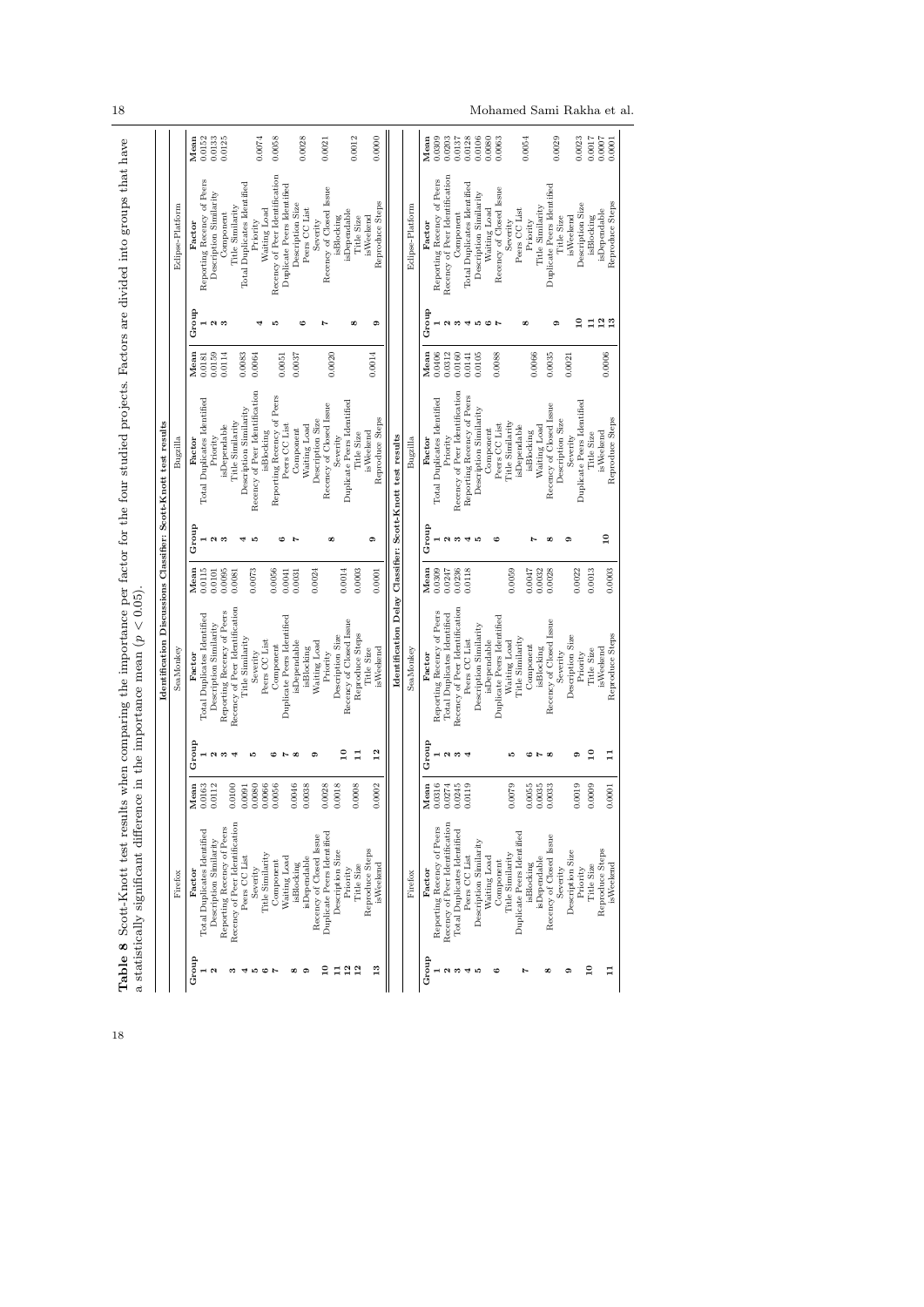Identifier Experience dimension has the most influential factors in the identification discussions classifier. The results show that the factor Total Duplicates Identified in the Identifier Experience dimension has the most influential effect. Peers dimension factors such as the Description Similarity, Reporting Recency of Peers/Recency of Peer Identification, and Peers CCList play a high influential role in determining the effort that is needed for identifying duplicates in Firefox, SeaMonkey and Eclipse-platform. The role of identifier experience in identifying duplicates highlights the importance of dedicating experienced developers for triaging new issue reports.

Peers dimension has the most influential factors in the identification delay classifier. The results show that the factors in the Peers dimension are the most influential. Factors such as the Reporting Recency of Peers/Recency of Peer Identification, Peers CCList and Description Similarity, are most influential in determining the identification delay of duplicates in Firefox, SeaMonkey and Eclipse-platform. These results show that a new duplicate issue may get identified faster if it has a recent peer (i.e., fresh peer). In Bugzilla, the Total Duplicates Identified and Priority factors are still the most influential factors in the identification discussions classifier.

Discussion. On the impact of the Priority of an Issue. Our results show that the *Priority* of a report is an important factor only for the Bugzilla project in contrast to the other projects. By looking at the data, we found that 98.6% of the duplicate reports for Firefox have an empty priority value. The high percentages of empty values imply that the *Priority* field is rarely used in Firefox. Even though SeaMonkey and Bugzilla have less empty priority values (83.7% and 85%). SeaMonkey's priority values are barely used, since around 88% of the non-empty priority values at SeaMonkey are set to P3 (the default priority). On the other hand, only 54% of the non-empty priority values in Bugzilla are P3. Eclipse-Platform dataset does not support empty priority values. But around 91% of the filled priority values at Eclipse-Platform are set to P3. These results give us a good reason behind the unique role of the Priority factor in the Bugzilla classifiers.

Factors from the Identifier Experience and Peers dimensions, such as Total Duplicates Identified, Recency of Peer Identification, Reporting Recency of Peers, Description Similarity and Peers CC List, are the most influential factors on the needed effort for identifying duplicate issue reports. Priority plays an important role in modeling the effort of identifying duplicate reports in Bugzilla.

## 5 Discussion

✍

 $\overline{$ 

### 5.1 On the Textual Similarity of Duplicate Issue Reports

Description Similarity is one of the most important factors to influence the effort that is needed for identifying a duplicate report. The majority of the

☞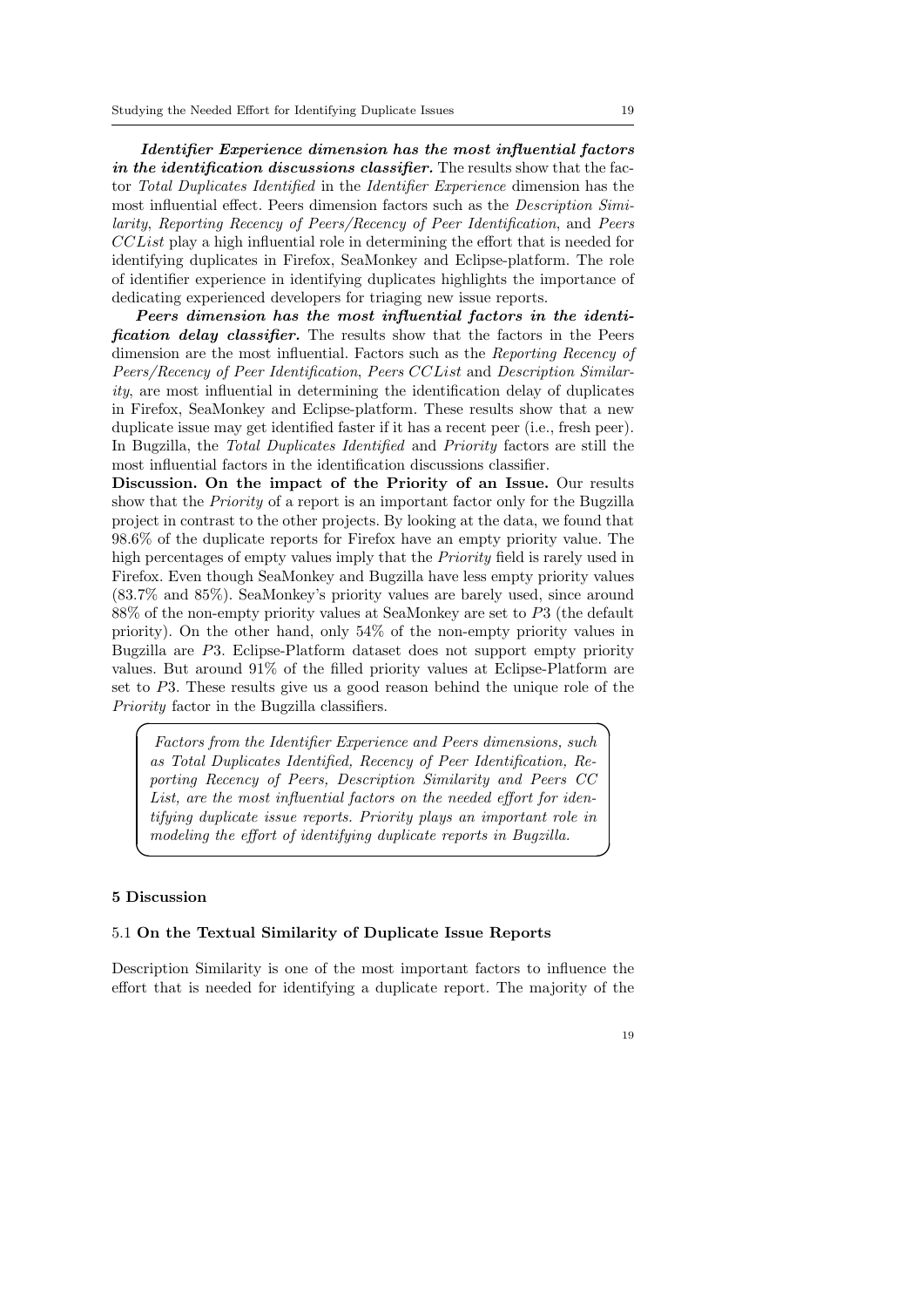

**Hardest Vs Easiest Based On Identification Delay**

<span id="page-19-0"></span>Fig. 5 Description Similarity Beanplot for the Hardest and Easiest duplicate reports in all the studied projects.

automated approaches for duplicate issue reports identification  $[2, 4, 17, 25,$  $[2, 4, 17, 25,$  $[2, 4, 17, 25,$  $[2, 4, 17, 25,$  $[2, 4, 17, 25,$  $[2, 4, 17, 25,$  $[2, 4, 17, 25,$ [33,](#page-26-0) [35,](#page-26-4) [38,](#page-26-1) [40,](#page-26-2) [42\]](#page-26-6) are based on textual similarity (e.g., description similarity). Our results imply that the Description Similarity is one of the most important factors to influence the needed effort for identifying a duplicate report. However, our results imply that the more similar the description, the easier developers can identify the duplicate issue report. Thus, the identified duplicate reports by automated approaches may be the ones that require the least effort to identify. Figure  $5$  shows a Beanplot  $[20]$  of the description similarity distributions for the 10% hardest and 10% easiest duplicate reports for the identification delay metric. The similarity score ranges between 0 (very dissimilar) to 1 (very similar). The closer the score to 1 the more similar the issue reports. Figure [5](#page-19-0) shows that the hardest 10% duplicate reports have a lower text similarity median with a peak at the lowest similarity (i.e., no textual similarity), while the easiest  $10\%$  have a peak at the highest similarity (i.e., identical text). The same observation holds for identification discussions.

The results in Figure [5](#page-19-0) show that duplicates that require more effort to identify tend to be less similar. Such a finding implies that current state of the art automated approaches are likely to miss effort-consuming duplicates.

#### 5.2 On the Difficulty of Duplicate Issue Reports.

We manually examined the top 20 reports for both effort metrics (i.e, identification delay and identification discussions) across the four studied projects (160 issues in total). We observed that these reports correspond to difficult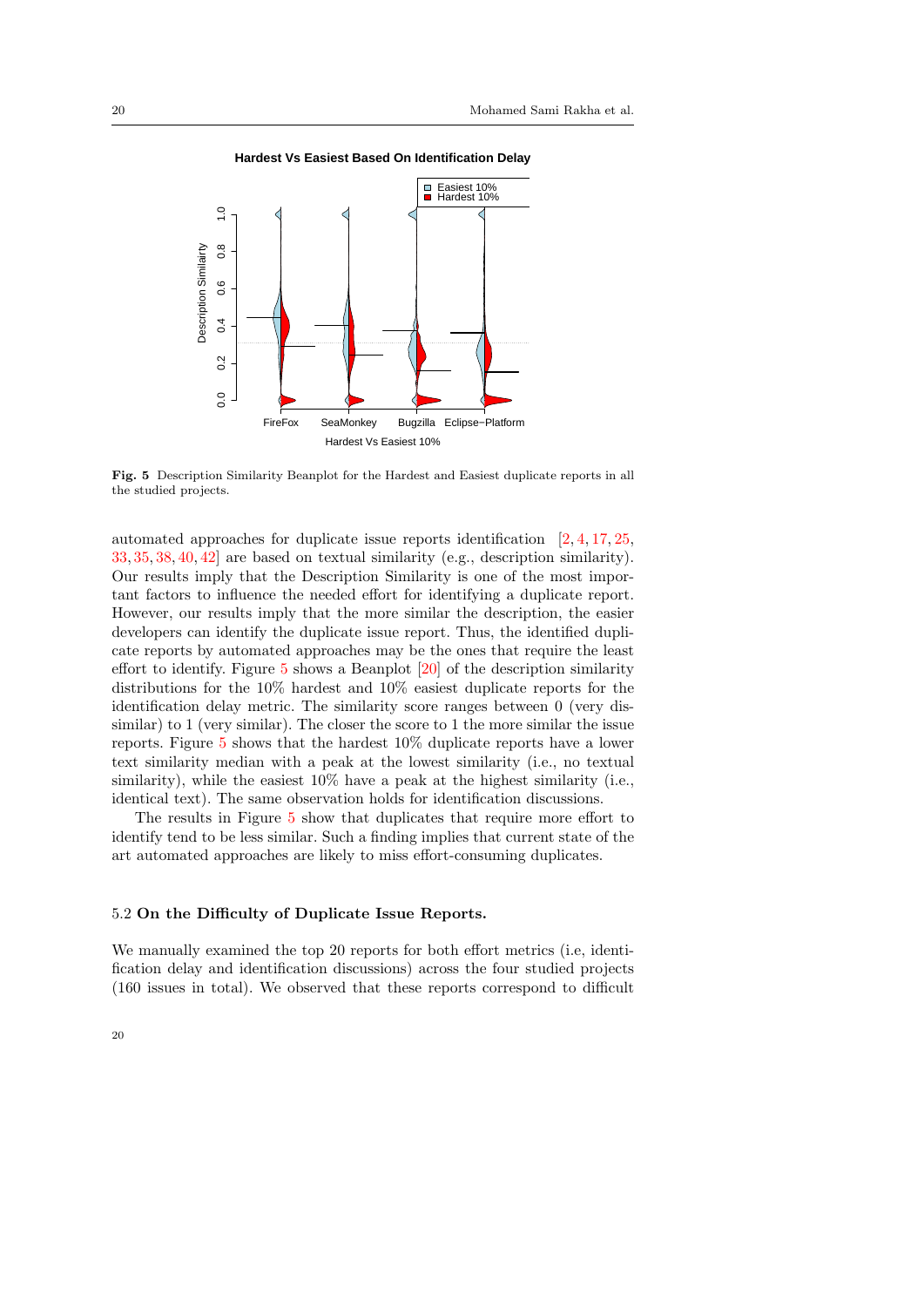

**Blocker Vs Non−Blocker for Identification Dicussions**

<span id="page-20-0"></span>Fig. 6 The Identification Discussions Beanplot of Blocker vs Non-Blocker duplicate reports. 0



<span id="page-20-1"></span>{<br>d<br>∪ Fig. 7 Quantile regression Intercept and Coefficient Change for the Resolution Time when modeling the Identification Delay in Firefox.

issues. In particular, many of the reports correspond to issues that take a long time to resolve and around 50% of the corresponding issues are blocker issues. Figure [6](#page-20-0) shows the difference between blocker and non-blocker duplicate reports based on identification discussions. To define the blocker issues, we use the Blocks field that is provided by Bugzilla. Blocker duplicate reports have a larger identification discussions median in all the studied projects ( $p < 0.001$ ) for Student T-test).

To understand the relationship between duplicate report identification delay and the complexity of an issue (i.e., overall resolution time of an issue), we built a Quantile regression model [\[3\]](#page-24-6). The model examines the relation between a group of predictor variables and specific percentiles of the response variable. Quantile regression allows us to understand how some percentiles of the response variable are affected differently by different percentiles of the predictor variables. Such regression is appropriate given our desire to understand the impact of the full range of our metrics. In our case, the response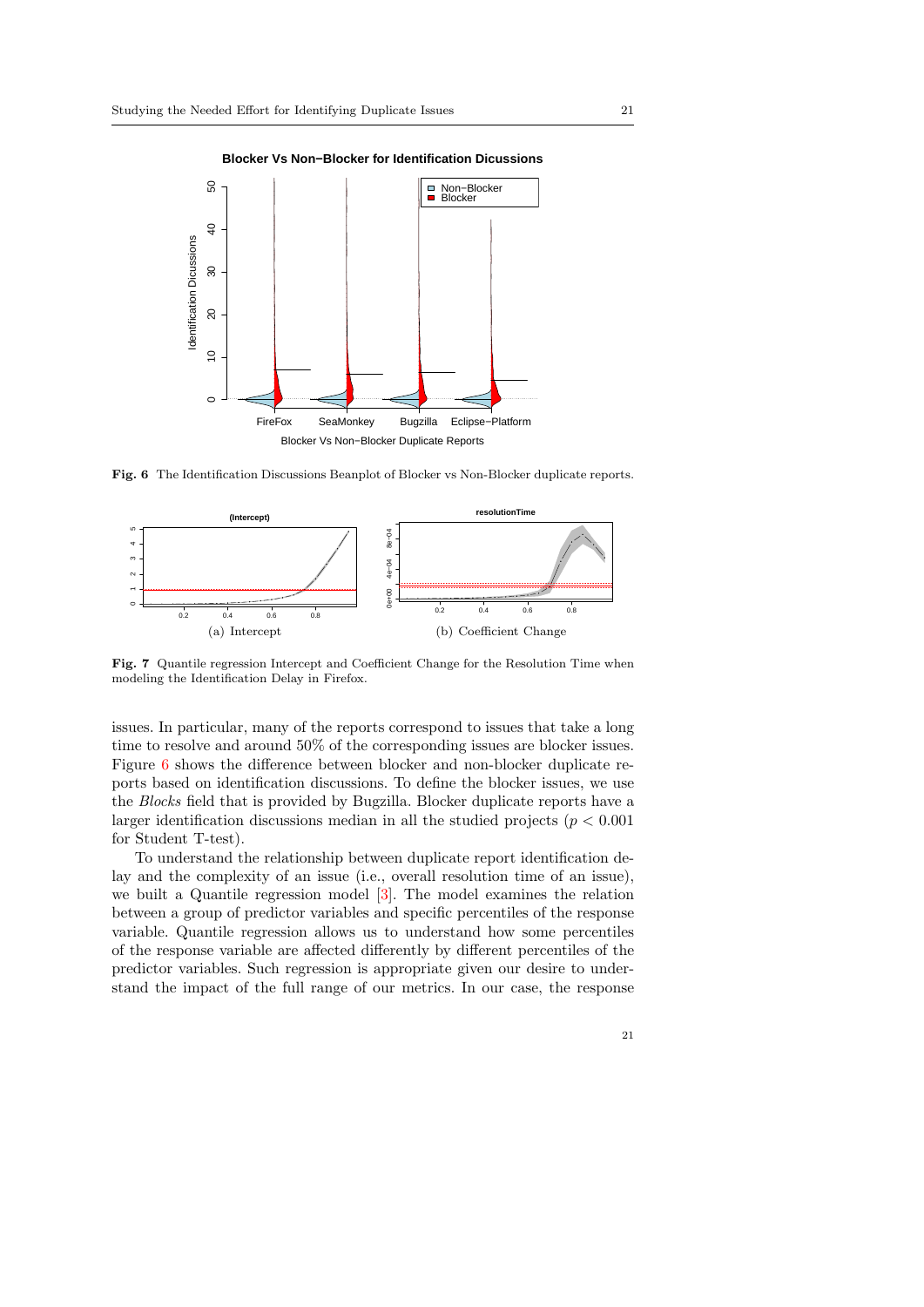<span id="page-21-0"></span>

| Global Model                     | Class         | Precision | Recall | <b>F-Score</b> | ROC area |
|----------------------------------|---------------|-----------|--------|----------------|----------|
| <b>Identification Discussion</b> | Not-Discussed | 0.67      | 0.80   | 0.73           | 0.69     |
|                                  | Discussed     | 0.60      | 0.43   | 0.50           |          |
| <b>Identification Delay</b>      | Fast          | 0.73      | 0.85   | 0.79           | 0.75     |
|                                  | Slow          | 0.67      | 0.49   | 0.57           |          |

Table 9 Evaluation results for the global models

variable is the Identification Delay of a report, and our predictor variable is the overall Resolution Time of the issue. Figure [7](#page-20-1) shows the Quantile regression results for the Firefox project. The red horizontal lines are the Linear Regression model [\[34\]](#page-26-18) coefficients with a red dotted confidence interval. The black curves are the Quantile regression coefficients with a gray confidence interval. Figure [7](#page-20-1) shows that the resolution time has higher coefficients at higher quantiles, which shows that the complexity of an issue plays a role in the identification delay of duplicate reports. The same pattern holds for the other studied projects.

### 5.3 On the Generality of Our Observations

To explore the generality of our observations, we built two global models instead of building project specific models as done in Section 4. We built one model for identification delay and another model for identification discussion. To build a global model, we put data from all the studied projects into one dataset.

The goal of the global model is to uncover the generalization of our observations. However, due to the varying sizes of the studied projects, we took random samples of equal size from each project. The size of the random sample from each project is equal to the size of smallest dataset (3,099 issues for Bugzilla). Such an approach to create our dataset for the global model ensures that no data from one specific project can over take the global trends across the studied projects. The accuracies of the two global models are close to the project-specific models (see Table [9\)](#page-21-0).

Table [10](#page-22-0) presents the results of the Scott-Knott test for the studied factors of the global models. Similar to the project-specific models, the Total Duplicates Identified and Description Similarity factors rank as the most impacting factors. However, the Priority and Reporting Recency of Peers factors that are important in the individual models of Bugzilla and Eclipse-Platform (see Section 4) do not rank as one of the top important factors in the global model. If we only built a global model, we would not observe the importance of the Priority and Reporting Recency of Peers. Such results highlight the value of building project specific models in order to uncover the different ways for handling duplicate issue reports among the studied projects. Our global model highlights the general trends across the projects.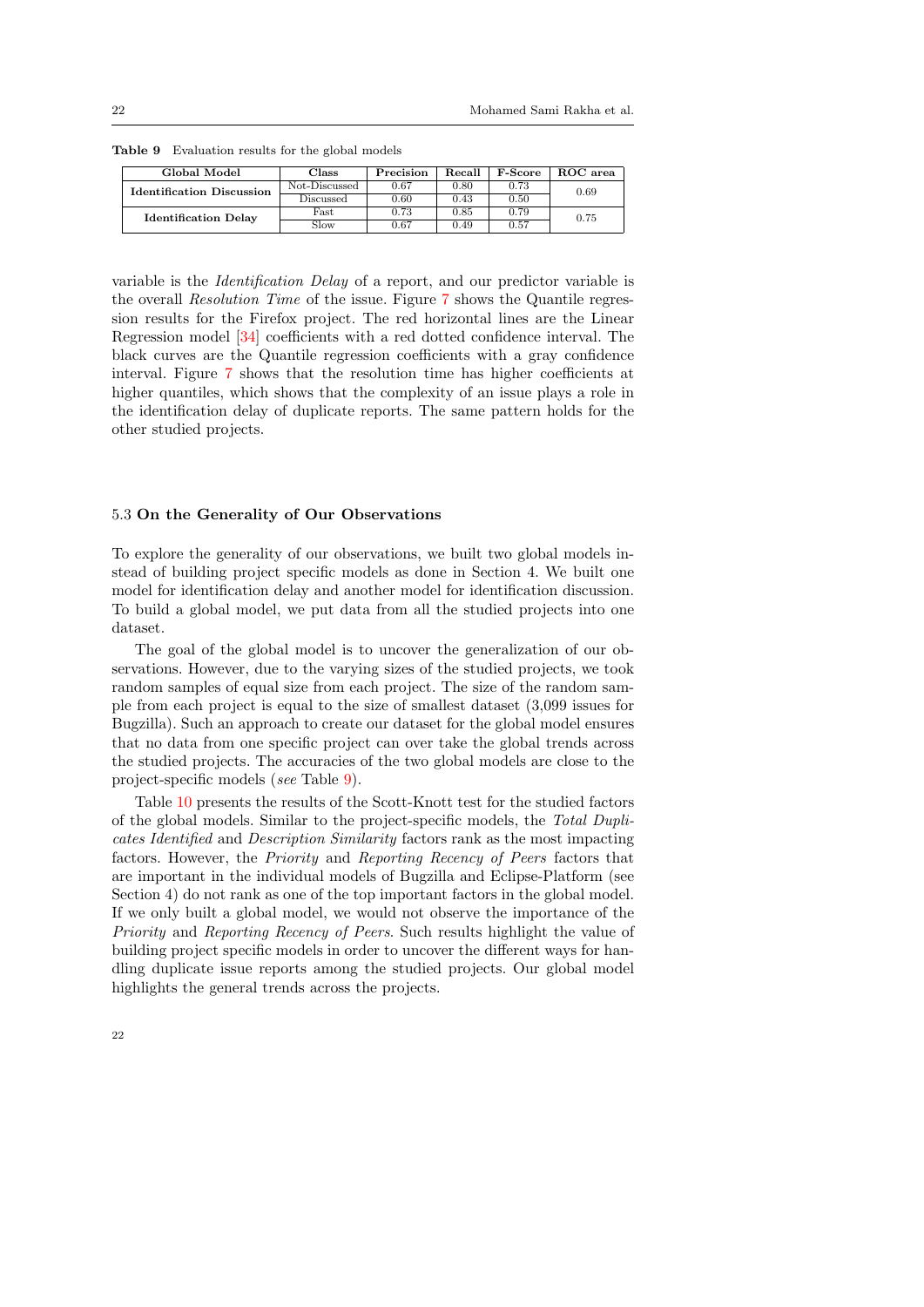Table 10 Scott-Knott test results when comparing the importance per factor for the global models. Factors are divided into groups that have a statistically significant difference in the importance mean  $(p < 0.05)$ .

<span id="page-22-0"></span>

|                | <b>Identification Discussion Model</b>             |        |                | <b>Identification Delay Model</b>               |        |
|----------------|----------------------------------------------------|--------|----------------|-------------------------------------------------|--------|
| Group          | Factors                                            | Mean   | Group          | Factors                                         | Mean   |
| 1.             | Total Duplicates Identified                        | 0.0142 |                | Reporting Recency of Peers                      | 0.0301 |
| $\overline{2}$ | Description Similarity                             | 0.0134 | $\overline{2}$ | Recency of Peer Identification                  | 0.0267 |
|                | Priority                                           |        | 3              | Total Duplicates Identified                     | 0.0253 |
|                | Reporting Recency of Peers                         |        | 4              | Priority                                        | 0.0118 |
| 3              | Recency of Peer Identification<br>Title Similarity | 0.0092 | 5              | Peers CC List<br>Description Similarity         | 0.0112 |
| 4              | Peers CC List                                      | 0.0066 |                | Waiting Load                                    |        |
| 5              | isDependable<br>Severity                           | 0.0048 | 6              | Title Similarity<br>Fixed Issues per Identifier | 0.0061 |
|                | isBlocking                                         |        | 7              | isDependable                                    | 0.0053 |
|                | Waiting Load                                       |        |                | isBlocking                                      |        |
| 6              | Fixed Issues per Identifier<br>Description Size    | 0.0031 | 8              | Duplicate Peers Identified<br>Description Size  | 0.0040 |
|                | Duplicate Peers Identified                         |        | 9              | Severity                                        | 0.0023 |
|                | Reproduce Steps<br>Title Size                      |        | 10             | Reproduce Steps<br>Title Size                   | 0.0016 |
|                | isWeekend                                          | 0.0003 | 11             | isWeekend                                       | 0.0006 |

#### 6 Threats to Validity

In this section, we discuss the threats to the validity of our conclusions.

External validity. Our study is conducted on four large open source projects. While three of the projects (i.e., Firefox, SeaMonkey, Bugzilla) are incubated by the Mozilla foundations, these projects share only 9% of the top developers (the ones who identify over 80% of duplicate reports in total). Our earlier findings (see Section 4) highlight as well that each one of these projects follows a different process for managing their issue reports. As usual additional case studies are always desirable. However for the purpose of this paper we do believe that highlighting our raised observations even in a single project is sufficient to raise concerns about future research for duplicate identification.

In particular, the purpose of our study is not to establish a general truth about all duplicate reports across all projects of the world. Instead the ultimate goal of our study is to raise awareness that the amount of the needed effort spent on identifying duplicates varies considerably and that (at least for our studied projects) the duplicate identification for a large proportion of reports appears to be a trivial task.

In this study, we examined projects that used the Bugzilla issue tracking system. There exist several other issue tracking systems. Each issue tracking system may introduce additional confounding factors that would impact our observations. To avoid the bias from such confounding factors, we choose to use the same issue tracking system. Replicating our study using projects that use other issue tracking system may complement our results. Future studies might wish to explore whether our observations would generalize to other open source and commercial software projects. Nevertheless, our observations highlight the need for future duplicate identification research to factor in the identification effort when proposing new approaches and when designing evaluation measures, otherwise evaluations are likely not to reflect the true value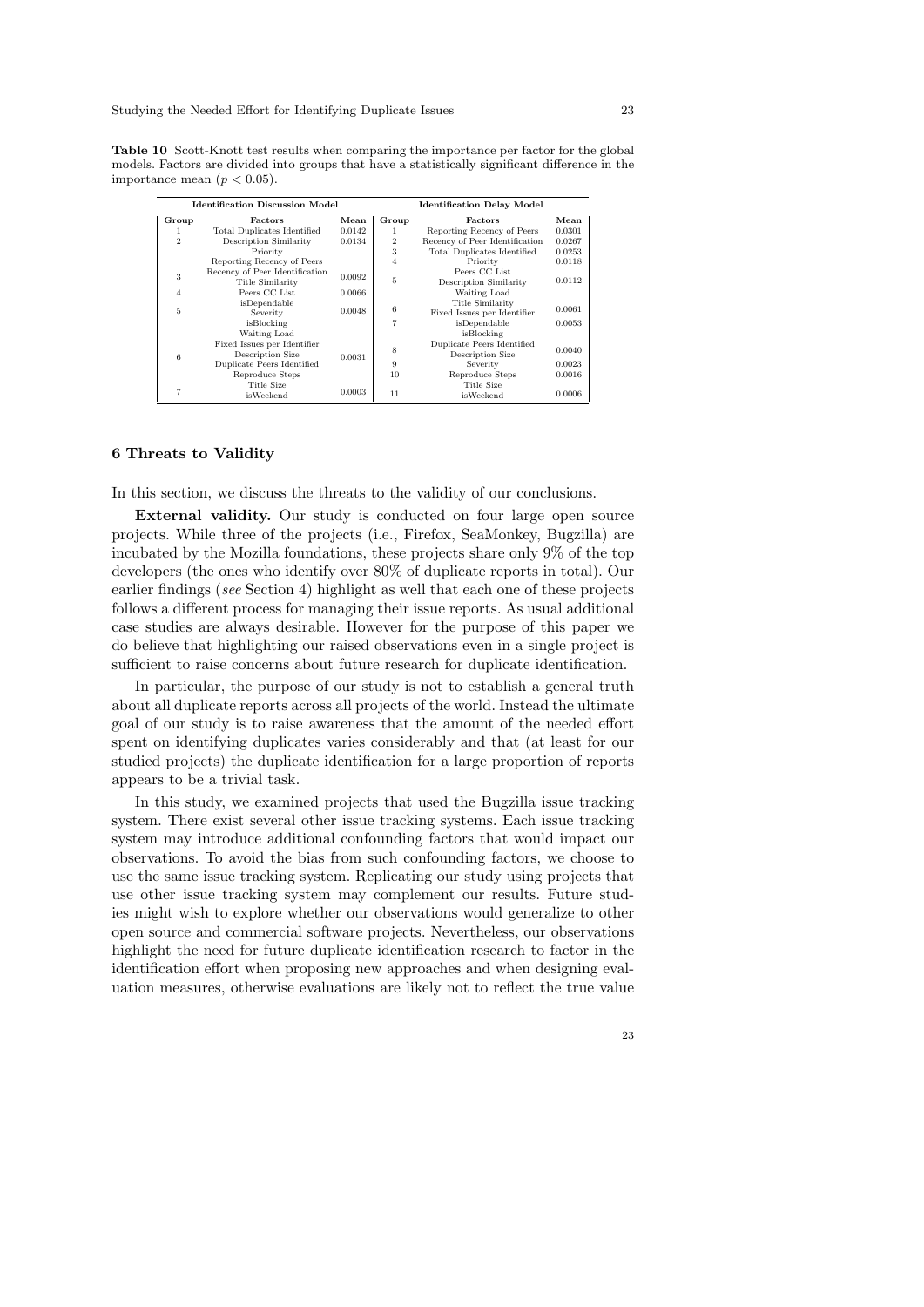of newly proposed approaches and the practical impact of such approaches will remain unexplored.

Internal validity. The internal threat considers drawing conclusions from the used factors. Our study of modeling the needed effort for identifying duplicate issue reports cannot claim causal relations, as we are investigating correlations, rather than conducting impact studies. The important factors for the needed effort for identifying duplicate issue reports do not indicate that the factors lead to low/high efforts. Instead, our study indicates the possibility of a relation that should be studied in depth through user studies.

One of the other possible ways to measure discussion effort is to consider the amount of time associated with each comment instead of the number of comments. However, such estimation is not a straightforward one. Hence, we opted for a simple measure of effort. Future studies should explore other measures of effort instead of our current basic measure of comment counting.

We choose one day as a threshold to determine rapidly identified reports, since we want to ensure globally distributed developers all have a chance to see the issue report. Using more granular time periods (e.g., minutes) to measure the identification delay may introduce more noise into the data because there might be cases that a developer is too busy with other activities to immediately look into a newly filed issue report.

We used the time to mark a duplicate report as the identification delay. However, this time is just an upper bound approximation for the time that the developer spent on each duplicate report. Hence, the identification delay might be trivial for an even larger number of issues than what we report. To achieve a better estimation of the needed time for identifying duplicate reports, we consider the time of issue triaging as the start time for looking at each duplicate report. The different processes of triaging may impact our measurement of identification effort. However, we address this threat by selecting the latest triage date just before identifying a duplicate (i.e., some issues are triaged multiple times). We measure the identification effort by counting the number of discussion comments on an issue report. However, some discussions may be from non-developers. Unfortunately, in our study we do not have the data to determine whether a commenter is developer or not.

Construct validity. We measure effort using three metrics: Identification Delay, Identification Discussions and People Involved. However, these metrics may not fully measure the effort that is needed for identifying duplicate reports. In addition, there might be other ways to measure the needed efforts for identifying duplicate report. We plan to explore more metrics to measure such effort in future case studies.

## 7 Conclusion

24

A large portion of the issue reports are duplicates. Various automated approaches are proposed for identifying such duplicate reports in order to save developers' efforts. However, there exists no research that studies the effort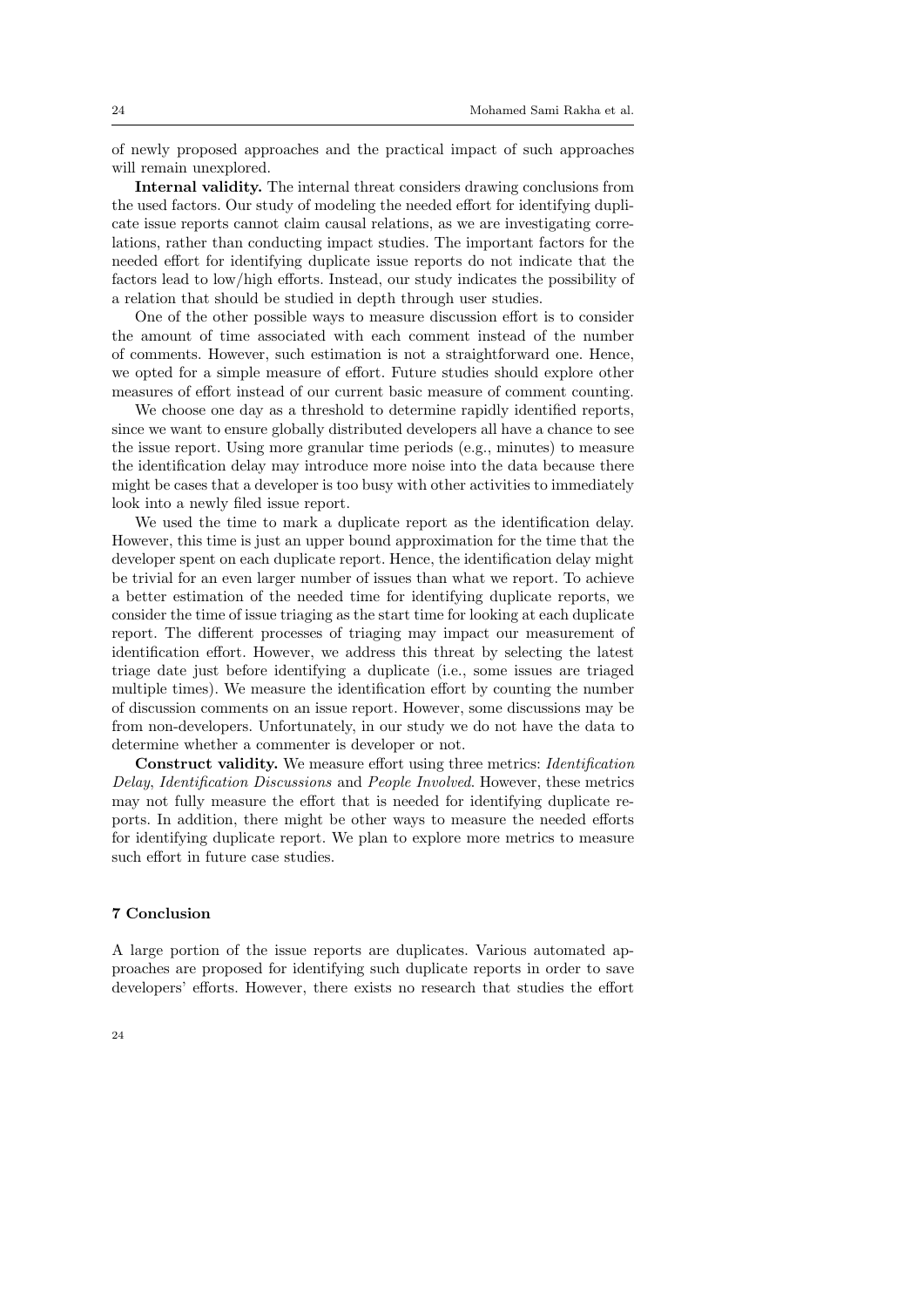that is actually needed for identifying duplicate issue reports. In this paper, we examined such effort using issue reports from four open source projects, i.e., Firefox, SeaMonkey, Bugzilla, and Eclipse-platform. We find that:

- 1. More than half of the duplicate reports are identified within one day, with no discussion and without the involvement of any people (other than the reporter); nevertheless there exists a small number of reports that are identified as duplicates after a long time, with many discussions and with the involvement of as much as 80 developers.
- 2. The developer experience and the knowledge about duplicate peers of an issue report, such as description similarity, play an important role in the effort that is needed for identifying duplicates

Our study results show that in many cases, developers require minimal effort to identify that an issue report is a duplicate of an existing one; while there exists some cases where such identification is a difficult and effort-consuming task. However, nowadays automated approaches for identifying duplicate reports treat all issues the same.

Moreover, our results show that the strong reliance on textual similarity by state of the art duplicate identification approaches will likely lead to the identification of duplicates that developers are already able to identify with minimal effort. While, the duplicate reports that need minimal effort are still worthy to be handled by current automatic identification approaches; our results highlight the need for duplicate identification approaches to put additional emphasis on the issue reports that are more difficult to identify as a duplicate.

#### References

- <span id="page-24-4"></span>1. Aggarwal, K., Rutgers, T., Timbers, F., Hindle, A., Greiner, R., Stroulia, E.: Detecting duplicate bug reports with software engineering domain knowledge. In: SANER 2015: International Conference on Software Analysis, Evolution and Reengineering, pp. 211– 220. IEEE (2015)
- <span id="page-24-1"></span>2. Alipour, A., Hindle, A., Stroulia, E.: A contextual approach towards more accurate duplicate bug report detection. In: MSR 2013: Proceedings of the 10th Working Conference on Mining Software Repositories, pp. 183–192 (2013)
- <span id="page-24-6"></span>3. Angrist, J.D., Pischke, J.S.: Mostly harmless econometrics: An empiricist's companion. Princeton university press (2008)
- <span id="page-24-2"></span>4. Anvik, J., Hiew, L., Murphy, G.C.: Coping with an open bug repository. In: Eclipse 2005: Proceedings of the 2005 OOPSLA Workshop on Eclipse Technology eXchange, pp. 35–39. ACM (2005)
- <span id="page-24-3"></span>5. Anvik, J., Hiew, L., Murphy, G.C.: Who should fix this bug? In: ICSE 2006: Proceedings of the 28th International Conference on Software Engineering, pp. 361–370. ACM (2006)
- <span id="page-24-0"></span>6. Bertram, D., Voida, A., Greenberg, S., Walker, R.: Communication, collaboration, and bugs: The social nature of issue tracking in small, collocated teams. In: CSCW 2010: Proceedings of the ACM Conference on Computer Supported Cooperative Work, pp. 291–300. ACM (2010)
- <span id="page-24-5"></span>7. Bettenburg, N., Just, S., Schröter, A., Weiss, C., Premraj, R., Zimmermann, T.: Quality of bug reports in eclipse. In: Eclipse 2007: Proceedings of the 2007 OOPSLA Workshop on Eclipse Technology eXchange, pp. 21–25. ACM, New York, NY, USA (2007)

25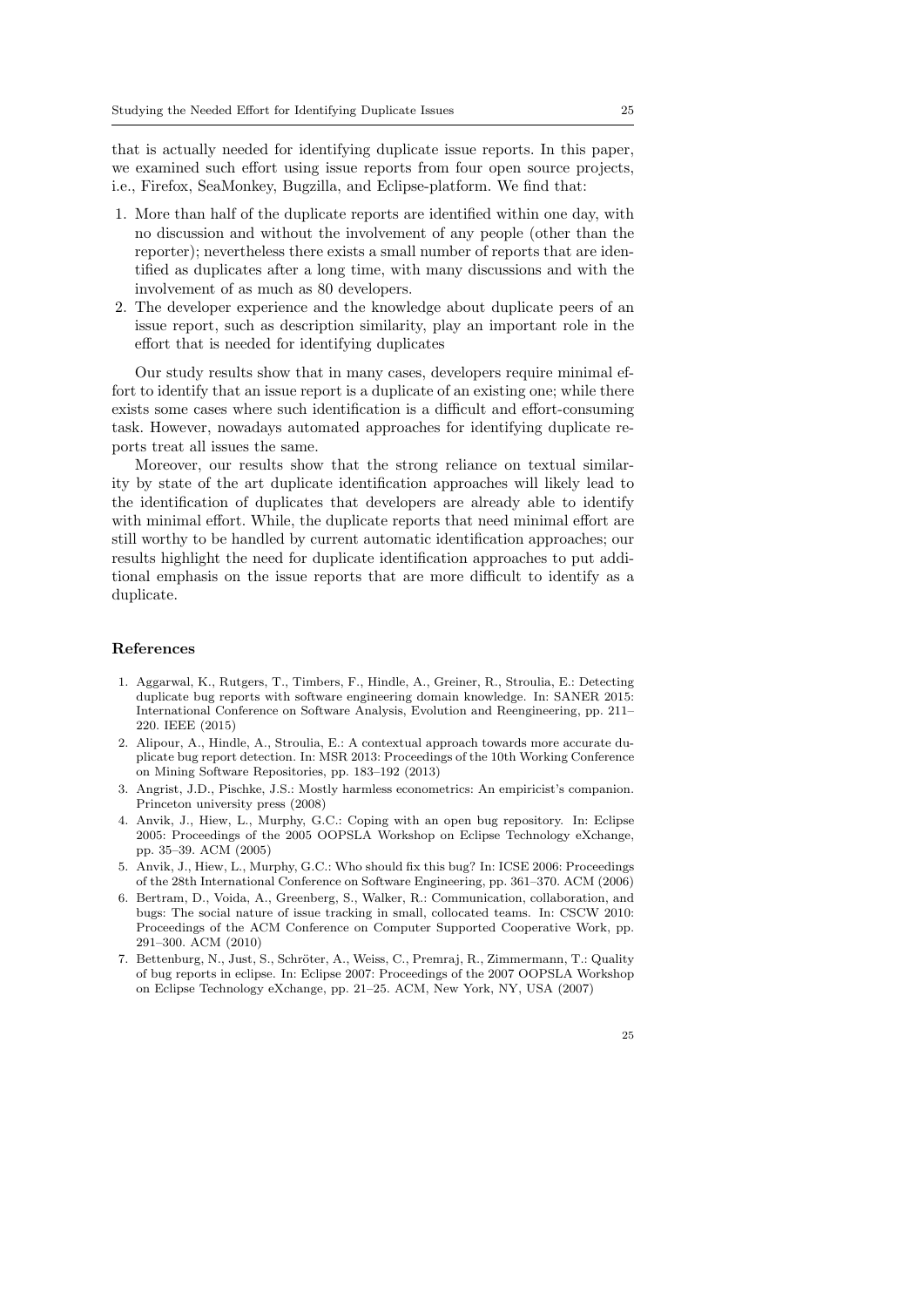- <span id="page-25-12"></span>8. Bettenburg, N., Just, S., Schröter, A., Weiss, C., Premraj, R., Zimmermann, T.: What makes a good bug report? In: SIGSOFT '08/FSE-16: Proceedings of the 16th ACM SIGSOFT International Symposium on Foundations of Software Engineering, pp. 308– 318. ACM, New York, NY, USA (2008)
- <span id="page-25-0"></span>9. Bettenburg, N., Premraj, R., Zimmermann, T., Kim, S.: Duplicate bug reports considered harmful really? In: ICSM 2008: Proceedings of the IEEE International Conference on Software Maintenance, pp. 337–345. IEEE (2008)
- <span id="page-25-8"></span>10. Blei, D.M., Ng, A.Y., Jordan, M.I.: Latent dirichlet allocation. the Journal of machine Learning research 3, 993–1022 (2003)
- <span id="page-25-14"></span>11. Breiman, L.: Random forests. Machine learning 45(1), 5–32 (2001)
- <span id="page-25-4"></span>12. Cavalcanti, Y.C., Da Mota Silveira Neto, P.A., de Almeida, E.S., Lucrédio, D., da Cunha, C.E.A., de Lemos Meira, S.R.: One step more to understand the bug report duplication problem. In: SBES 2010: Brazilian Symposium on Software Engineering, pp. 148–157. IEEE (2010)
- <span id="page-25-2"></span>13. Cavalcanti, Y.C., Neto, P.A.d.M.S., Lucrédio, D., Vale, T., de Almeida, E.S., de Lemos Meira, S.R.: The bug report duplication problem: an exploratory study. Software Quality Journal 21(1), 39–66 (2013)
- <span id="page-25-3"></span>14. Davidson, J.L., Mohan, N., Jensen, C.: Coping with duplicate bug reports in free/open source software projects. In: VL/HCC 2011: IEEE Symposium on Visual Languages and Human-Centric Computing, pp. 101–108. IEEE (2011)
- <span id="page-25-7"></span>15. Deerwester, S.C., Dumais, S.T., Landauer, T.K., Furnas, G.W., Harshman, R.A.: Indexing by latent semantic analysis. JAsIs  $41(6)$ , 391-407 (1990)
- <span id="page-25-15"></span>16. Ghotra, B., McIntosh, S., Hassan, A.E.: Revisiting the impact of classification techniques on the performance of defect prediction models. In: ICSE 2015: Proceedings of the 37th International Conference on Software Engineering (2015)
- <span id="page-25-1"></span>17. Jalbert, N., Weimer, W.: Automated duplicate detection for bug tracking systems. In: DSN 2008: Proceedings of the IEEE International Conference on Dependable Systems and Networks With FTCS and DCC, pp. 52–61. IEEE (2008)
- <span id="page-25-16"></span>18. Jiang, Y., Cukic, B., Menzies, T.: Can data transformation help in the detection of fault-prone modules? In: Proceedings of the 2008 workshop on Defects in large software systems, pp. 16–20. ACM (2008)
- <span id="page-25-17"></span>19. Kamei, Y., Matsumoto, S., Monden, A., Matsumoto, K.i., Adams, B., Hassan, A.E.: Revisiting common bug prediction findings using effort-aware models. In: ICSM 2010: IEEE International Conference on Software Maintenance, pp. 1–10. IEEE (2010)
- <span id="page-25-18"></span>20. Kampstra, P., et al.: Beanplot: A boxplot alternative for visual comparison of distributions (2008)
- <span id="page-25-5"></span>21. Kanaris, I., Kanaris, K., Houvardas, I., Stamatatos, E.: Words versus character n-grams for anti-spam filtering. International Journal on Artificial Intelligence Tools 16(06), 1047–1067 (2007)
- <span id="page-25-9"></span>22. Kanerva, P., Kristofersson, J., Holst, A.: Random indexing of text samples for latent semantic analysis. In: Proceedings of the 22nd annual Conference of the cognitive science society, vol. 1036. Citeseer (2000)
- <span id="page-25-6"></span>23. Kaushik, N., Tahvildari, L.: A comparative study of the performance of ir models on duplicate bug detection. In: CSMR 2012: Proceedings of the 16th European Conference on Software Maintenance and Reengineering, pp. 159–168. IEEE Computer Society (2012)
- <span id="page-25-13"></span>24. Koponen, T.: Life cycle of defects in open source software projects. In: Open Source Systems, pp. 195–200. Springer (2006)
- <span id="page-25-10"></span>25. Lazar, A., Ritchey, S., Sharif, B.: Improving the accuracy of duplicate bug report detection using textual similarity measures. In: MSR 2014: Proceedings of the 11th Working Conference on Mining Software Repositories, pp. 308–311. ACM (2014)
- <span id="page-25-11"></span>26. Lerch, J., Mezini, M.: Finding duplicates of your yet unwritten bug report. In: CSMR 2013: 17th European Conference on Software Maintenance and Reengineering, pp. 69– 78. IEEE (2013)